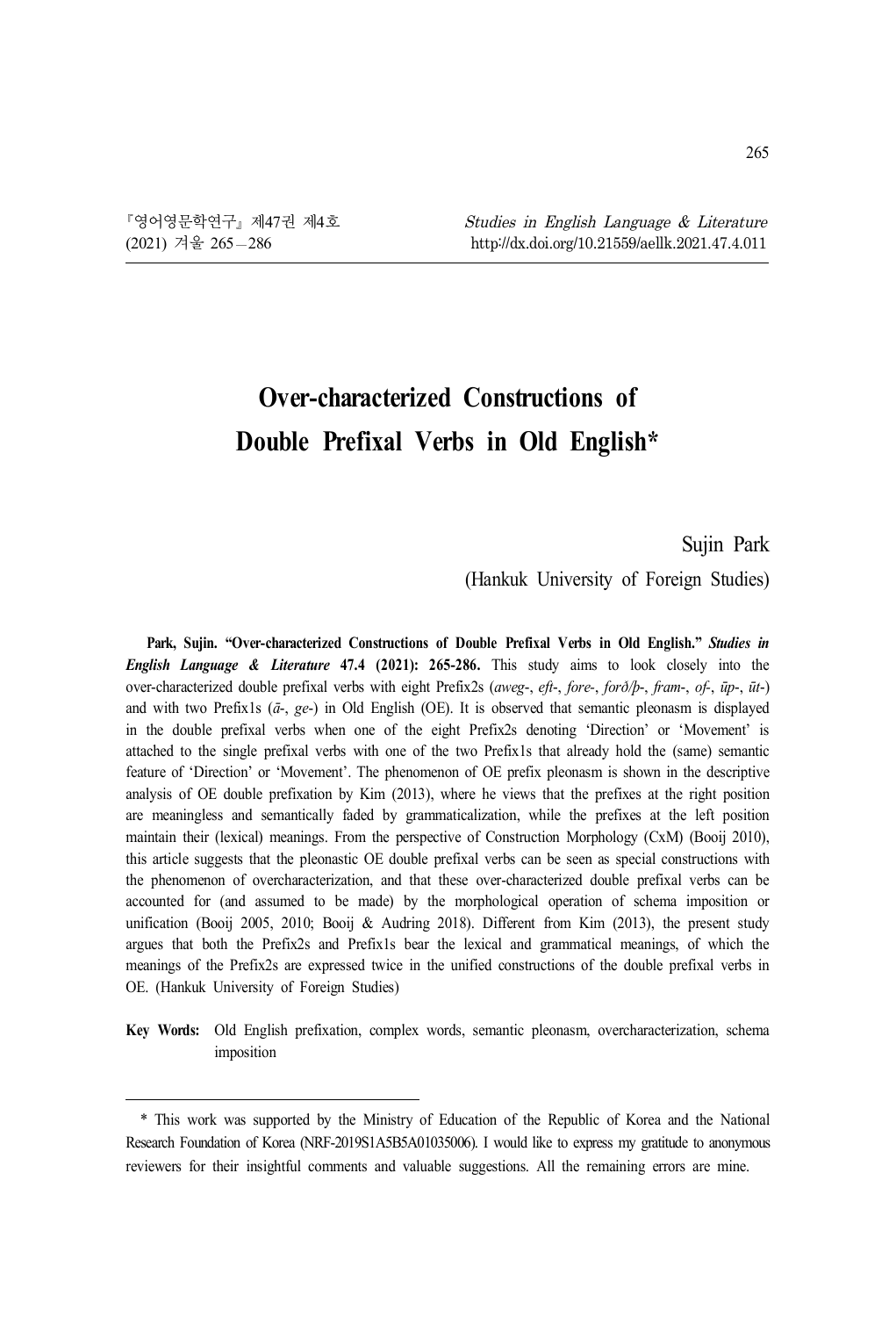## **I. Introduction**

The process of double (as well as single) prefixation is actively carried out in Old English (henceforth, OE) word-formation. OE prefixes in double prefixal (hereafter, DP)1 derivatives (or single prefixal (hereafter, SP) derivatives) are semantically expected to be transparent (e.g., *un-ā-mānsumod* 'not excommunicated' (*ā-mānsumod* 'excommunicated'); *full-wearm* 'fully warm' (*wearm* 'warm'); *fram-a-tēon/tīhan* 'to draw away from' (*a-tēon '*to draw away'); etc.). However, there is another case, which is very noticeable and interesting, where the prefixes in DP or SP derivatives are pleonastic (e.g., *forþ-a-sendan* 'to send forth' (*ā-/a-sendan* 'to send forth'); *ge-niman* 'to take away' (*niman* 'to take away'); etc.).

By concentrating on the phenomenon of prefix pleonasm, this article aims to investigate 55 types of OE DP verbs, comprising 11 combinations: [*aweg- ā-* V], [*aweg- ge-* V], [*eft- ā-* V], [*eft- ge-* V], [*fore- ge-* V], [*forð/þ- ā-* V], [*forð/þ- ge-*V], [*fram- ā-* V], [*of- ā-* V], [*ūp- ā-* V], [*ūt- ā-* V]. The ten types of prefixes involved in prefix pleonasm in this study are as follows: i) eight types of prefixes (*aweg*-, *eft-*, *fore*-, *forð/þ*-, *fram*-, *of-*, *ūp*-, and *ūt*-) on the left in DP verbs (hereafter, Pfx2s); ii) two types of prefixes (*ā-* and *ge-*) on the right (hereafter, Pfx1s).

When it comes to pleonastic behavior of the Pfx2s occurring in OE DP verbs, it seems that there is no meaning addition when one of the eight Pfx2s is attached to an SP verb with one of the two Pfx1s (e.g., *āweg-ā-drīfan* 'to drive away' (*a-drīfan* 'to drive away'); *forþ-ge-leoran* 'to pass away' (*ge-leoran* 'to pass away'); etc.). Therefore, the meaning(s) of a DP verb with a Pfx2 and the meaning(s) of an SP verb with Pfx1 are turned out to be the same.

<sup>&</sup>lt;sup>1</sup> The abbreviations used in this article are as follows:  $OE = Old$  English;  $DP = Double$  prefixal; SP  $=$  Single prefixal; Pfx1  $=$  the first prefix combined firstly (and directly) with its simple base; Pfx2  $=$  the second prefix attached to Pfx1 (Pfx2 is combined secondly (and lastly) with its simple base); OCN = Overcharacterization; CxM = Construction Morphology.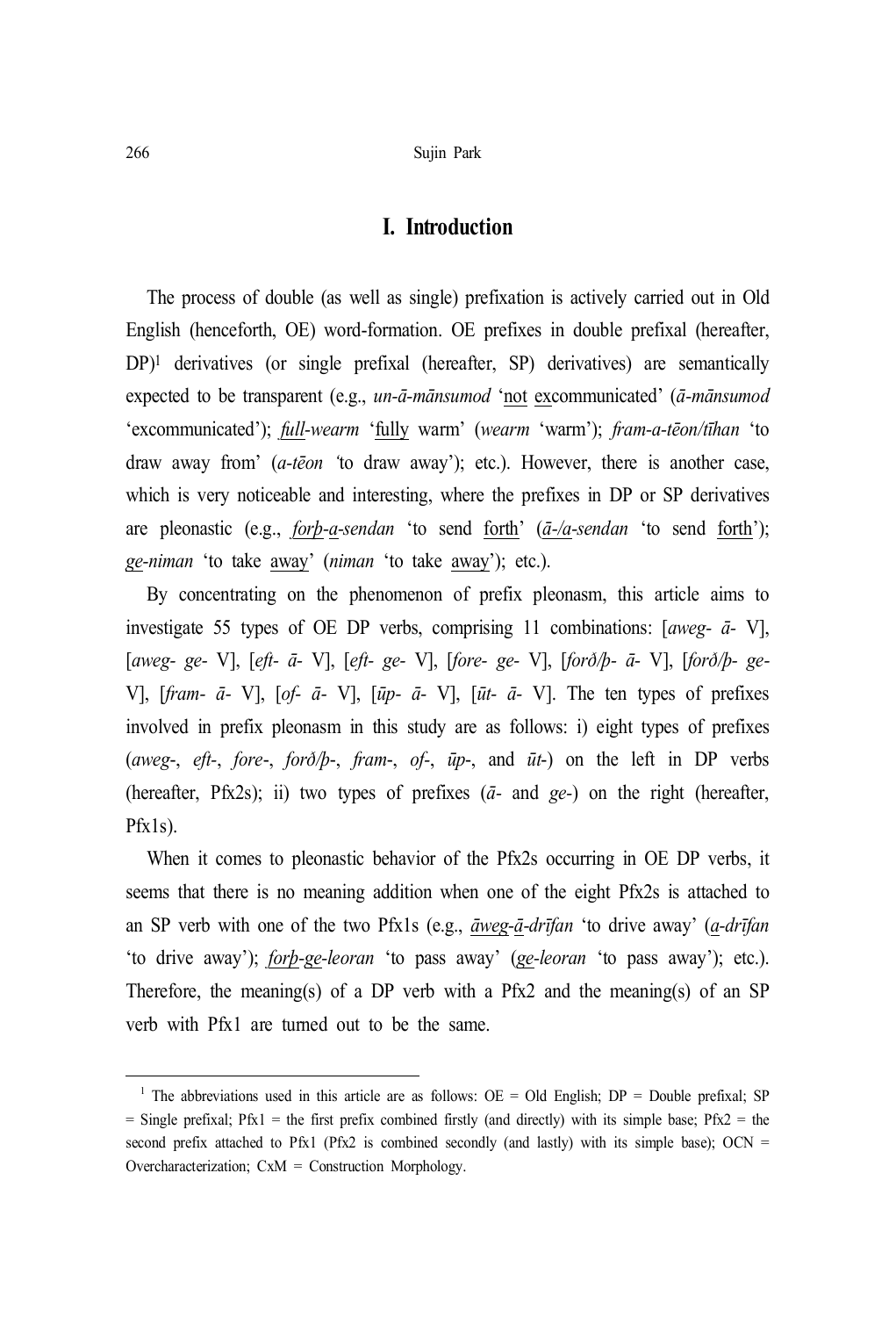As to the meaninglessness (and also meaningfulness) of OE prefixes in DP (or SP) derivatives, Kim (2013) is the first study that intensively investigated OE prefixes with 843 types of DP derivatives. Since the main focus of Kim (2013) is to expiscate the relation between the ordering of OE prefixes and their semantic changes (grammaticalization), the cases where which prefixes are meaningful or meaningless in DP derivatives are well described. According to the conclusion of Kim (2013:80), there are semantic restrictions on OE double prefixation, where more grammaticalized and hence semantically faded prefixes occur as the Pfx1, while semantically transparent prefixes occur as the  $PrX2$ ;  $[PrX2_{SEM-Transparent}$  $Pfx1_{Grammaticalized(SEM-Faded)}$  BASE]. That is to say, Kim (2013) views that the meanings of Pfx1s tend to be meaningless (since Pfx1s are grammaticalized gradually), while the meanings of Pfx2s tend to be meaningful since Pfx2s maintain their own (lexical) meanings in DP derivatives (e.g.,  $up-a-hon$  'to hang up'  $_{(Meaningful)} < a-hon$ 'to hang' (Meaningless) < *hon* 'to hang' (Kim 2013:59)).

Kim (2013)'s analysis is insightful in that it gives us the way to consider from a diachronic perspective how and in what order OE prefixes in DP derivatives can be stacked up. However, from a synchronic perspective, it can be hard to say that the meaning(s) of a Pfx1 in an SP verb disappear(s) when a Pfx2 is attached to it. According to my data (although it is much fewer than Kim (2013)'s), it is observed that the meaning(s) of every Pfx2 (*aweg*-, *eft-*, *fore*-, *forð/þ*-, *fram*-, *of-*, *ūp*-, *ūt*-) occurring in 55 types of DP verbs, and the meaning(s) of the two Pfx1s (*ā-, ge-*) in 55 types of SP verbs are all represented. Especially in the case (of prefix pleonasm) where the meanings of a Pfx1 in an SP verb and those of a Pfx2 in a DP verbs are the same, it cannot be easily decided which one is making a meaning contribution in a DP verb (e.g., *āweg-ā-drīfan* 'to drive away' (*a-drīfan* 'to drive away'); is it *aweg*- or *ā-* that expresses 'away'? is the meaning 'away' of *ā-* lost when *āweg-* is attached to in *ā-drīfan*?

Synchronically in OE, it is plausible to say that both Pfx1s and Pfx2s are simultaneously making meaning contributions in DP verbs, as the meanings of Pfx1s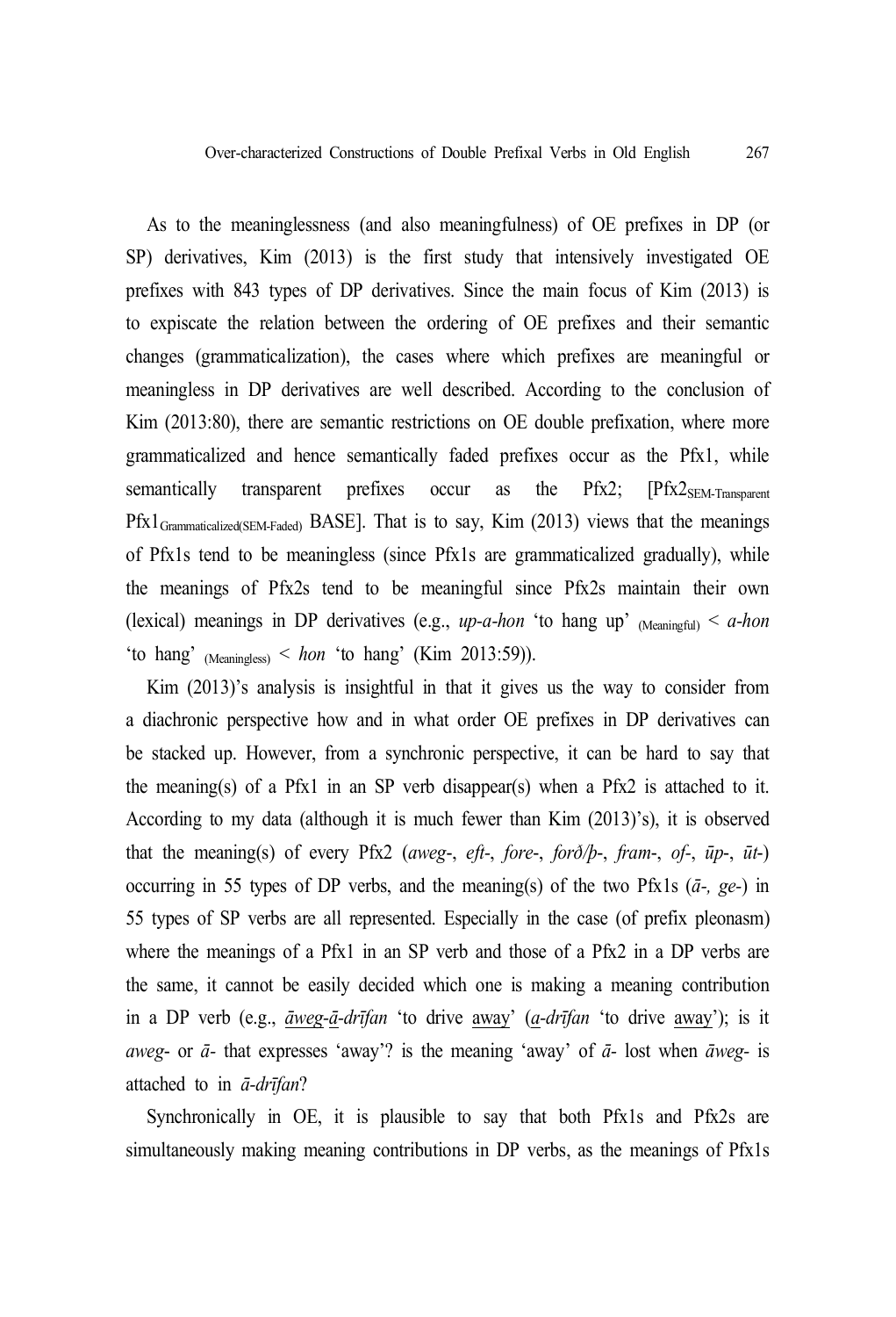are apparently expressed in SP verbs. Then, the question is how can the simultaneous meaning contribution of both Pfx1s and Pfx2s be nicely accounted for from a synchronic view? The present paper suggests based on Construction Morphology (henceforth, CxM) (Booij 2010) that 'Construction' is the key to explain prefix pleonasm in OE.

This study assumes that a prefix (a morpheme) itself does not 'possess' or 'add' its meaning(s), but a verb with a prefix (a word) as a whole represents a specific meaning; a prefixal verb is a construction with form and meaning. Hence, in the case of OE DP verbs showing prefix pleonasm, it can be accounted for as follows: i) an OE SP verb with one of the ten prefixes is a construction with a specific form and meaning (e.g.,  $[a- [X]_V]_V \leftrightarrow [$ to X away],  $[\bar{a}weg- [X]_V]_V \leftrightarrow [$ to X away]); ii) the construction of a verb with one of the eight prefixes is imposed onto the construction of a verb with one of the two prefixes; iii) ultimately, it is seen that the semantic feature of the construction with one of the eight prefixes is 'Over-characterized' in a DP verb for safety or systematization; the Pfx2s seem to show the effect of 'Overcharacterization' (hereafter, OCN)2 in DP verbs (e.g.,  ${\{\bar{a}weg_{\text{PRX}} \ [\bar{a}_{\text{PRX}} \ [X]_V]\}_V}$ <sub>V(OCN)</sub>  $\leftrightarrow$  {to X away}<sup>3</sup><sub>(OCN)</sub>).

This article is structured as follows: Section 2 offers CxM-based analysis of OE DP verbs with eight Pfx2s showing OCN, while introducing the phenomenon; i) Section 2.1 provides the data of OE DP and SP verbs analyzed; ii) Section 2.2 offers the definition and examples of OCN, and presents over-characterized constructions and abstract schemas for OE DP verbs with eight Pfx2s. At last, Section 3 gives a summarization and concludes this study.

<sup>&</sup>lt;sup>2</sup> The phenomenon of 'Overcharacterization' (OCN) (Booij 2005, Booij & Audring 2018), 'Hypercharacterization' (Lehmann 2005) or 'Affix Pleonasm' (Gardani 2015) is introduced and explained in detail in Section 2.2.1.

<sup>&</sup>lt;sup>3</sup> The curly brackets {} are employed in this study so that the peculiar feature of OCN is clearly indicated in a schema.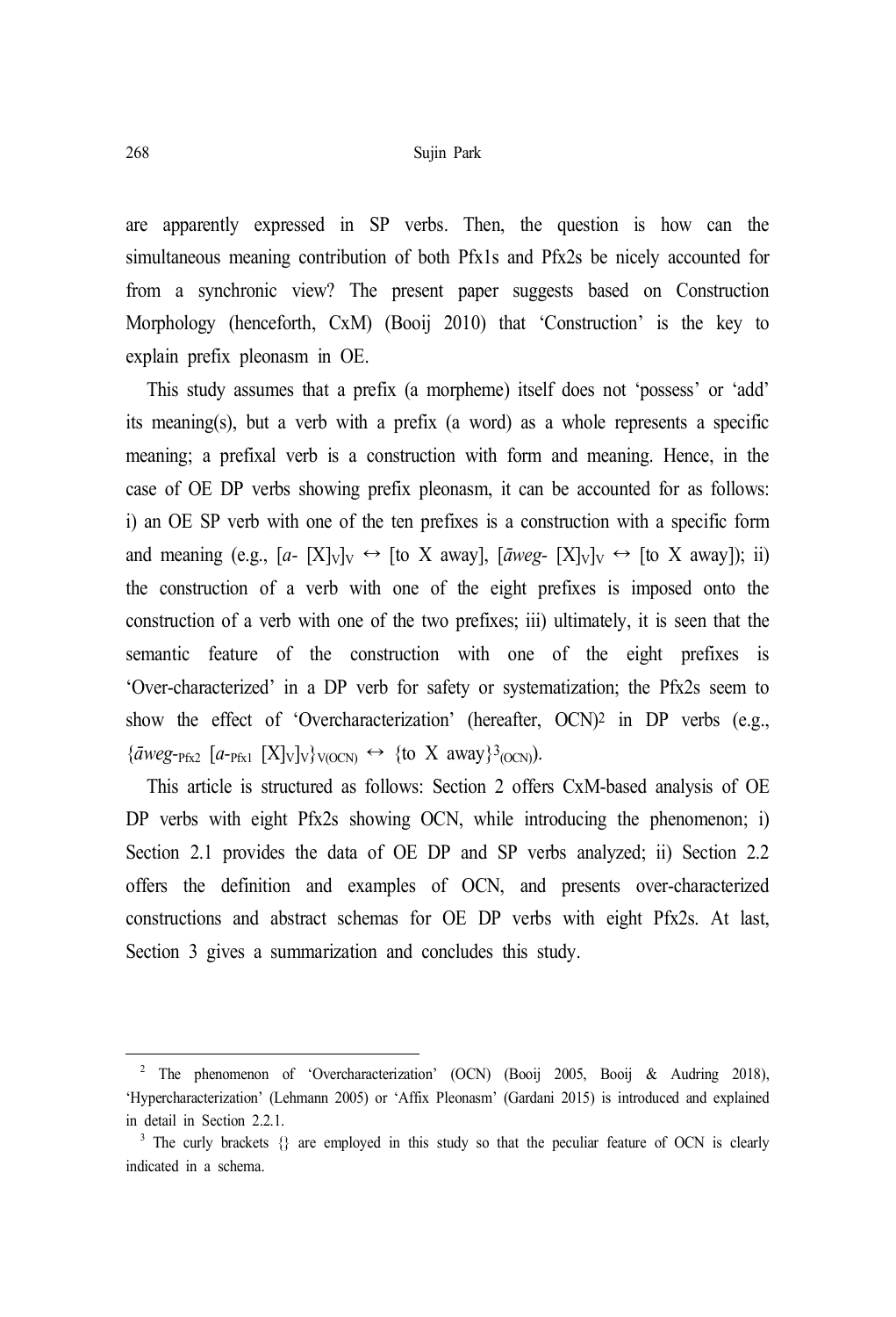## **II. Construction Morphology Analysis of Over-characterized Double Prefixal Verbs in Old English**

## 2.1 Data Collection and Statistics

In order to identify the OE Pfx2s that bring on OCN (overcharacterizatioin) in DP verbs, and the [Pfx2- Pfx1-] combinations that comprise the over-characterized DP verbs, I conducted research as follows. Firstly, I made a list of various types of OE prefixes 4 with their meanings by consulting OE handbooks of word-formation and affixation (Wright & Wright 1908; Kastovsky 1992; Quirk & Wrenn 1994; and primarily Kim 2020), where the forms and meanings of a number of OE prefixes are described in detail. As a result, it was noticeable that eight types of prefixes (*aweg*-, *eft-*, *fore*-, *forð/þ*-, *fram*-, *of-*, *ūp*-, and *ūt*-) evidently express their meanings regarding 'Direction' or 'Movement' (e.g., 'away', 'out', 'before', 'up', etc.) in DP derivatives.

Therefore, secondly, I have searched for OE DP derivatives to which the eight types of prefixes are attached as Pfx2s, by using (not one but) two online-based OE dictionaries, *An Anglo-Saxon Dictionary* by Bosworth and Toller (2010) and *Old Engli.sh Dictionary* by Johnson (2004) that is on the basis of *A Concise Anglo-Saxon Dictionary* by Hall (1916). As a result, I could retrieve a total of 151 types of DP derivatives with the eight Pfx2s, and gather a wide variety of meanings of them as well as SP derivatives and simple base words. It is important for this study to obtain as many meanings of the prefixal or simple base words as possible because the more varied meanings I got, the more DP derivatives bearing OCN I could figure out. After conducting morphological and semantic analysis of the DP derivatives, I collected a total of 55 types of over-characterized DP verbs, where it

<sup>&</sup>lt;sup>4</sup> The OE prefixes that this study researched before selecting 10 types of the prefixes for this study were 23 types in total (*ā, æf-, æfter-, æt-, be-/bī-, efen-, eft-, for-/fer-, fore-, forð/þ*-*, fram-, ge-, in(n)-, of-, ofer-, on-/an-, tō-, þurh-, under-, ūp-, ūt-, wið-, ymb(e)-*).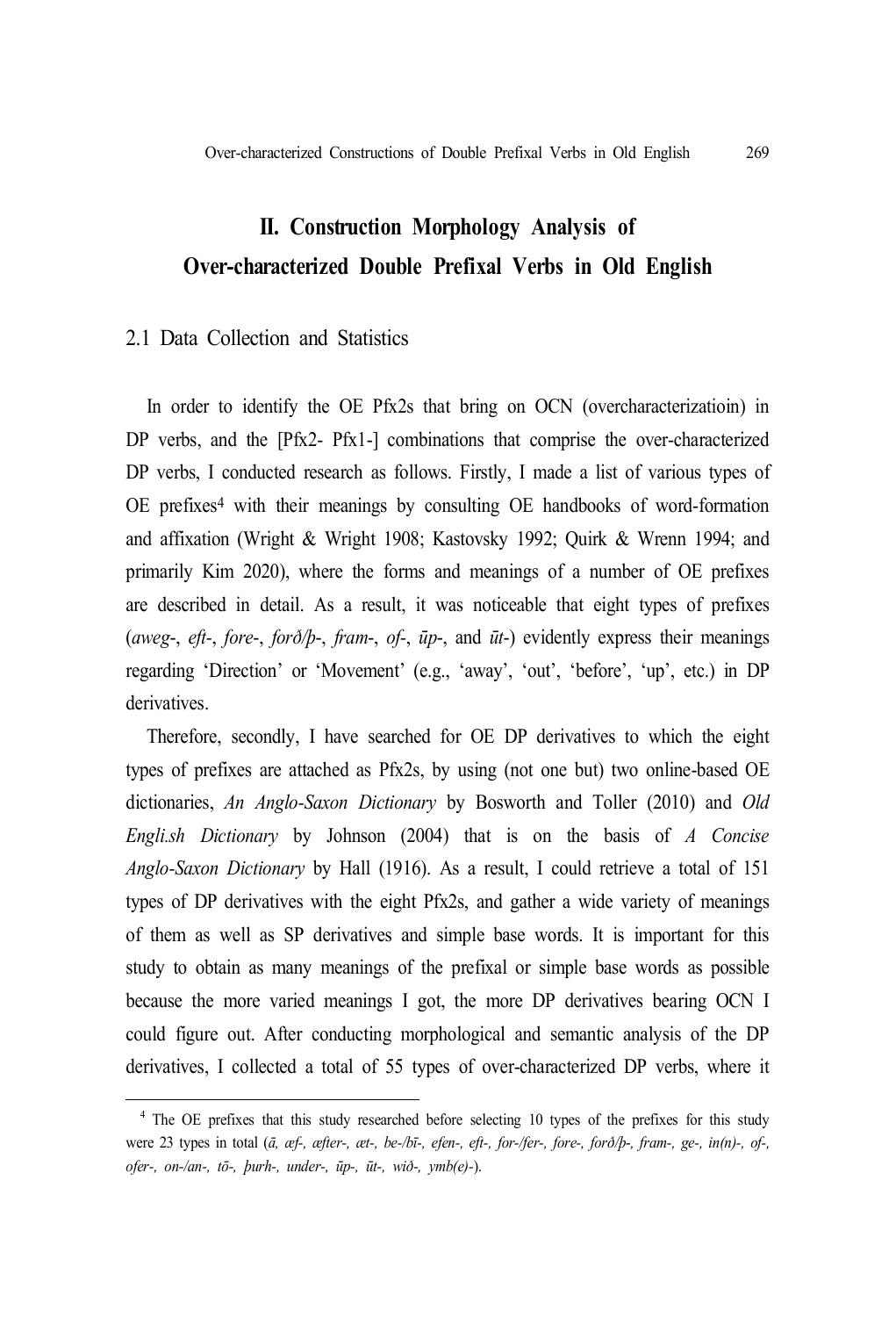is discovered that the aforementioned eight types of Pfx2s deliver the effect of OCN by occurring in the DP verbs. Furthermore, it is found out that the Pfx1s combined with the eight Pfx2s are *ā-* and *ge-*, which are attached to the simple base verbs that mostly indicate 'Motion' or 'Action' (e.g., *rǣsan* 'to rush' *drīfan* 'to drive' *leoran* 'to pass', *delfan* 'to dig, *niman* 'to take, *ceorfan* 'to cut', *weorpan* 'to throw, etc.).

Table 1 below presents some of the statistics of the over-characterized DP verbs with eight Pfx2s and two Pfx1s.

| [ $Pfx2s$ (8 Types) - $Pfx1s$ (2 Types)]               | No. of Types   | 11 Combinations                   | No. of Types   |
|--------------------------------------------------------|----------------|-----------------------------------|----------------|
| [aweg- $\bar{a}$ -/ge-]                                | 6              | [aweg- $\bar{a}$ -]               | 4              |
| 'away, out'                                            |                | $[aweg-ge-]$                      | $\overline{2}$ |
| $[$ <i>eft-</i> $\bar{a}$ -/ge- $]$<br>'back, again'   | $\overline{2}$ | $[$ eft- $\bar{a}$ - $]$          | 1              |
|                                                        |                | $[$ eft-ge- $]$                   |                |
| $[fore - ge-]$<br>'fore-, pre-, beforehand'            | $\overline{2}$ | $[fore \; ge-]$                   | $\overline{2}$ |
| $[for\delta/b-a-\gamma$ ge-]<br>'forth'                | 8              | $[for\delta/b-a-]$                | $\overline{2}$ |
|                                                        |                | $[for\delta/b$ -ge-]              | 6              |
| $[$ <i>fram</i> - $\bar{a}$ - $]$<br>'from, away, off' | 9              | $[$ <i>fram</i> - $\bar{a}$ - $]$ | 9              |
| $[of-\bar{a}-]$<br>'off, away, out'                    | 10             | $[of-\bar{a}-]$                   | 10             |
| $[\bar{u}p-\bar{a}]$<br>'up'                           | 8              | $[\bar{u}p-\bar{a}]$              | 8              |
| $[\bar{u}t$ - $\bar{a}$ -]<br>'out, forth, away'       | 10             | $[\bar{u}t$ - $\bar{a}$ -]        | 10             |
| Total                                                  | 55             | Total                             | 55             |

<Table 1> Over-characterized Double Prefixal Verbs in OE (55 Types in Total)

In Table 1, it can be seen that 11 combinations of [Pfx2- Pfx1-] comprise the 55 types of DP verbs. Of the eight types of Pfx2s, *aweg*-, *eft-*, and *forð/þ*- are combined with the Pfx1s of either *ā-* or *ge-*, while *fore*- is combined only with *ge-*.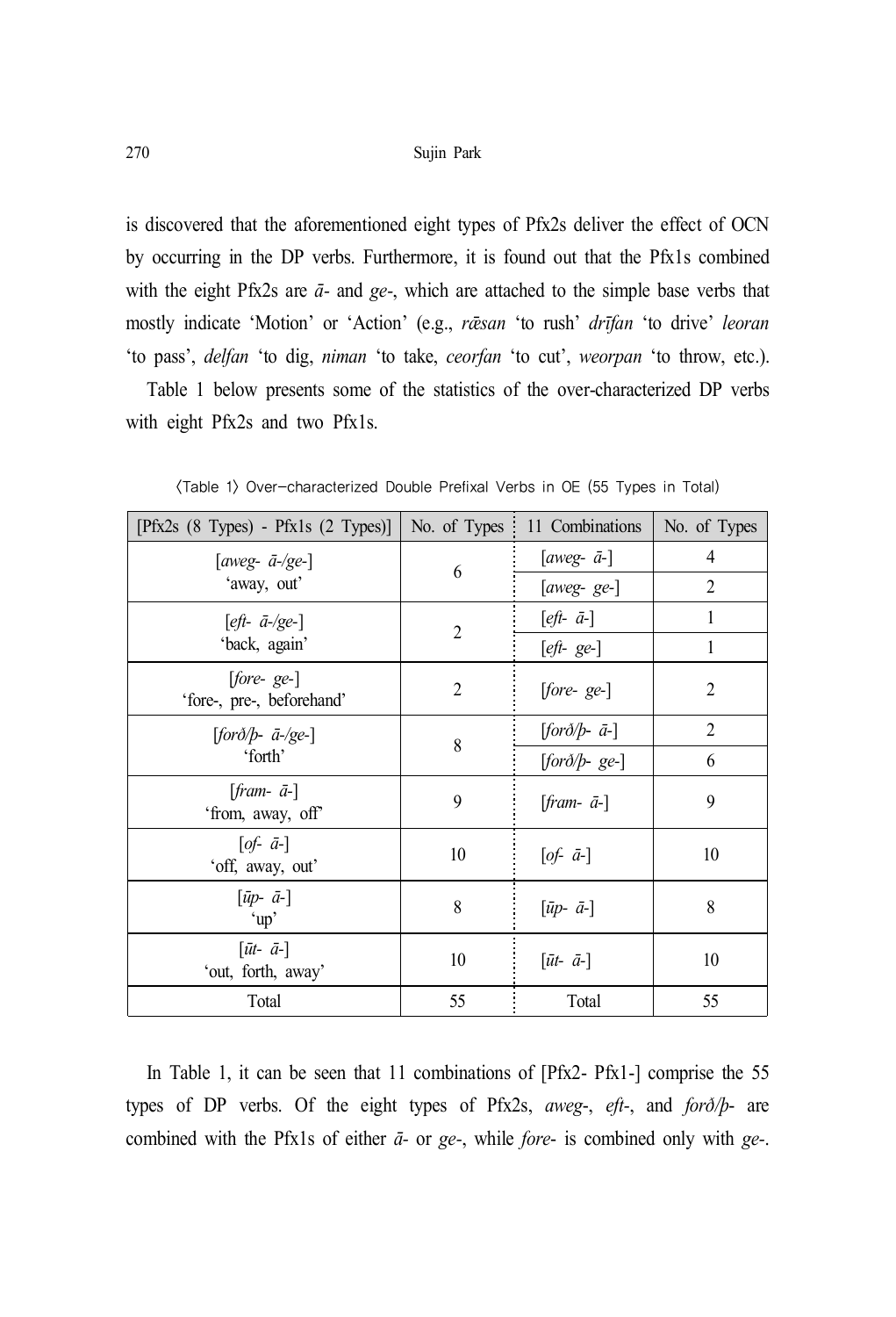The other four Pfx2s, *fram*-, *of-*, *ūp*-, and *ūt*- are linked only to *ā-*. Regarding the number of types, it is seen that each of the five types of combinations, [*forð/þ- ge-*], [*fram- ā*-], [*of- ā*-], [*ūp- ā*-], and [*ūt- ā*-] retains over six types of DP verbs, while each of the other six types of combinations from [*aweg*- *ā*-] to [*forð/þ- ā-*] has less than five types of DP verbs.

When it comes to analyzing the forms and meanings of the DP verbs, it is necessary to track down the forms and meanings of the simple verbs that are paradigmatically connected with the DP verbs, and that can be the bases of the two Pfx1s and the eight Pfx2s. By doing so, it is possible to figure out two things; i) first, what meaning contributions the Pfx2s and Pfx1s make in DP verbs; second, the (close) semantic relationship between the simple base verbs and the Pfx2s (and Pfx1s). As a result of the analysis, I have discovered 47 types of simple base verbs, of which 44 types (except only three)5 denote 'Motion' or 'Action'. Considering that the eight Pfx2s and two Pfx1s indicate mainly 'Direction' or 'Movement', it seems natural for the Pfx2s and Pfx1s to attach to the simple base verbs of 'Motion' or 'Action'.

The following (1) presents 44 types of simple base verbs of 'Motion' or 'Action' are categorized into four  $(1a-1d)$  according to the semantic sub-units of 'Direction' or 'Movement' that are carried by the Pfx2s and Pfx1s within DP verbs.

- (1) Simple Base Verbs of 'Motion' or 'Action' (44 Types in Total)
- a. Combined with the Meanings, 'away, from, off, out'

of the Pfx2s, *aweg*-, *fram*-, *of-, ūt-* and the Pfx1s, *ā-*, *ge-* (27 Types in Total) *berstan* 'to break, burst, fall'; *cēapian* 'to buy, purchase, trade'; *ceorfan* 'to cut, slay'; *cnyssan* 'to press, trouble, oppress'; *cyrran* 'to turn, go'; *delfan* 'to dig, delve, burrow';

<sup>&</sup>lt;sup>5</sup> Of 47 types of simple base verbs, only three verbs are stative verbs, not motion verbs. The three stative verbs are *hātan '*to bid, order, promise, call' and *teohhian '*to suppose, consider, think, determine, intend', and *myndgian '*to remember'.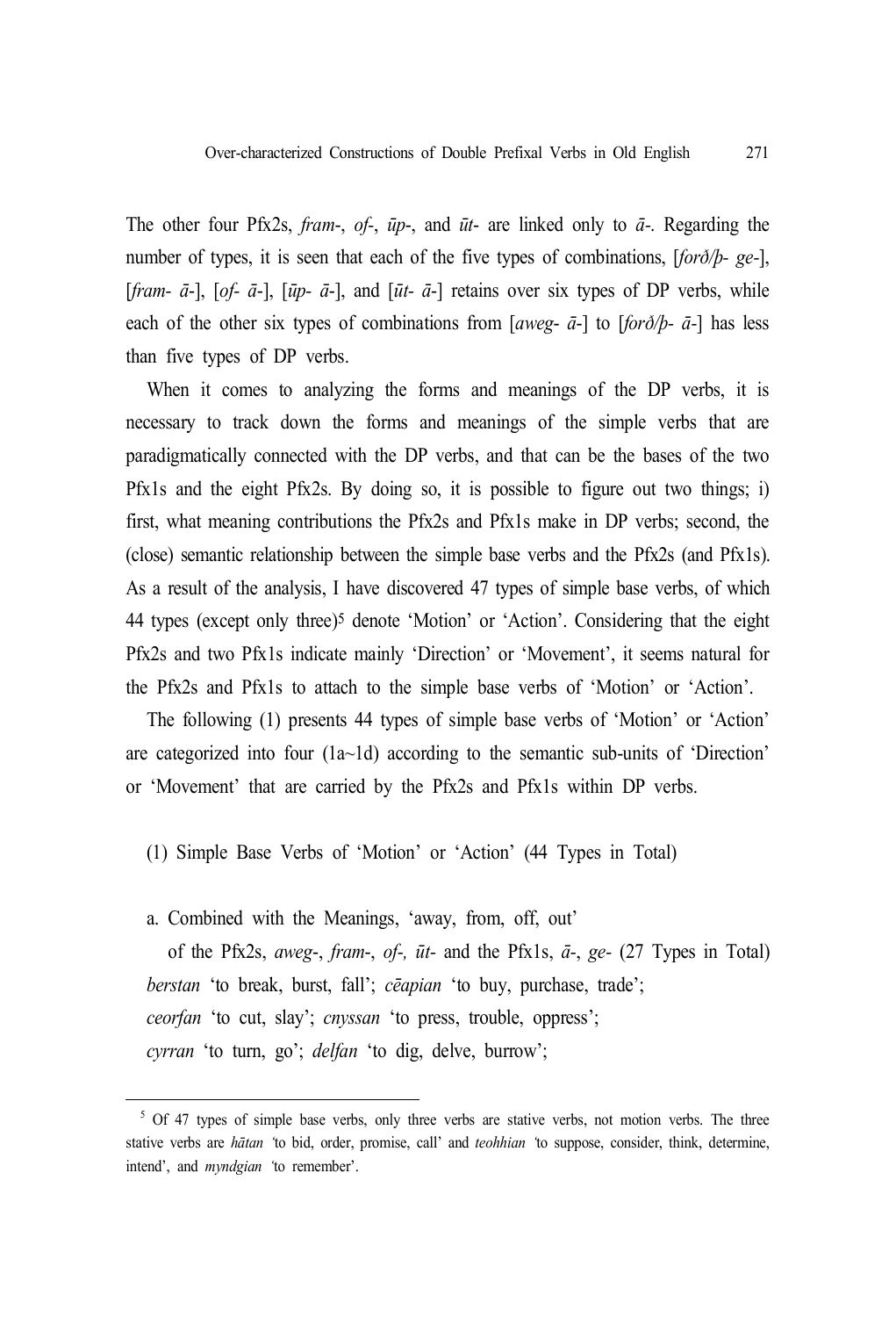#### 272 Sujin Park

*dōn* 'to do, make, perform, keep'; *drīfan* 'to drive, force, move'; *drȳgan/drygan* 'to dry, wipe'; *hēawan* 'to hew, cut (down)'; *hyldan/hieldan* 'to bend, incline'; *l* $\bar{\alpha}$ *dan* 'to lead, bring'; *lēoran* 'to go, depart'; *lūcan* 'to lock, close; *faran* 'to set forth, go, travel, sail'; *niman* 'to take, receive'; *sceacan/scacan* 'to shake, flee, hurry off, pass'; *scieran/sciran/sceran* 'to cut, shear'; *scūfan* 'to shove, thrust, push'; *snīðan* 'to cut, slay'; *tēon* (< *tēohan*) 'to pull, tug, draw (to)'; *styrian* 'to move, stir'; *tynan* 'to hedge in, to close, shut a door' *wendan* 'to turn, direct, go, change'; *weorpan* 'to throw, cast, hit'; *wītan* 'to see to, go'; *wyltan/wiltan* 'to roll'; *wyrttrumian* 'to take root'

b. Combined with the Meaning, 'forth' of the Pfx2 *forð/þ*and the Pfx1s, *ā-*, *ge-* (8 Types in Total) *cīgan/cȳgan* 'to call, name'; *fēran/feran* 'to go, come, depart'; *lǣdan* 'to lead, bring'; *lēoran* 'to go, depart'; *lūcan* 'to lock, close; *sendan* 'to send, move'; *settan* 'to set (up), put'; *stīgan* 'to ascend, descend'; *wītan* 'to go, see to'

- c. Combined with the Meaning, 'up' of the Pfx2 *ūp-* and the Pfx1, *ā-* (8 Types in Total) *hebban* 'to heave, raise, lift'; *rǣran* 'to raise, build'; *reccan* 'to stretch, extend, go, give'; *springan* 'to spring, leap'; *stīgan* 'to ascend, mount, go'; *tēon* (< *tēohan*) 'to pull, tug, draw (to)' *weallan* 'to well, flow with, bubble'; *wegan* 'to move, bear, carry'
- d. Combined with the Meaning, 'back, again' of the Pfx2 *eft*and the Pfx1 *ā-* (1 Type in Total) *gyfan/gifan* 'to give, grant, deliver'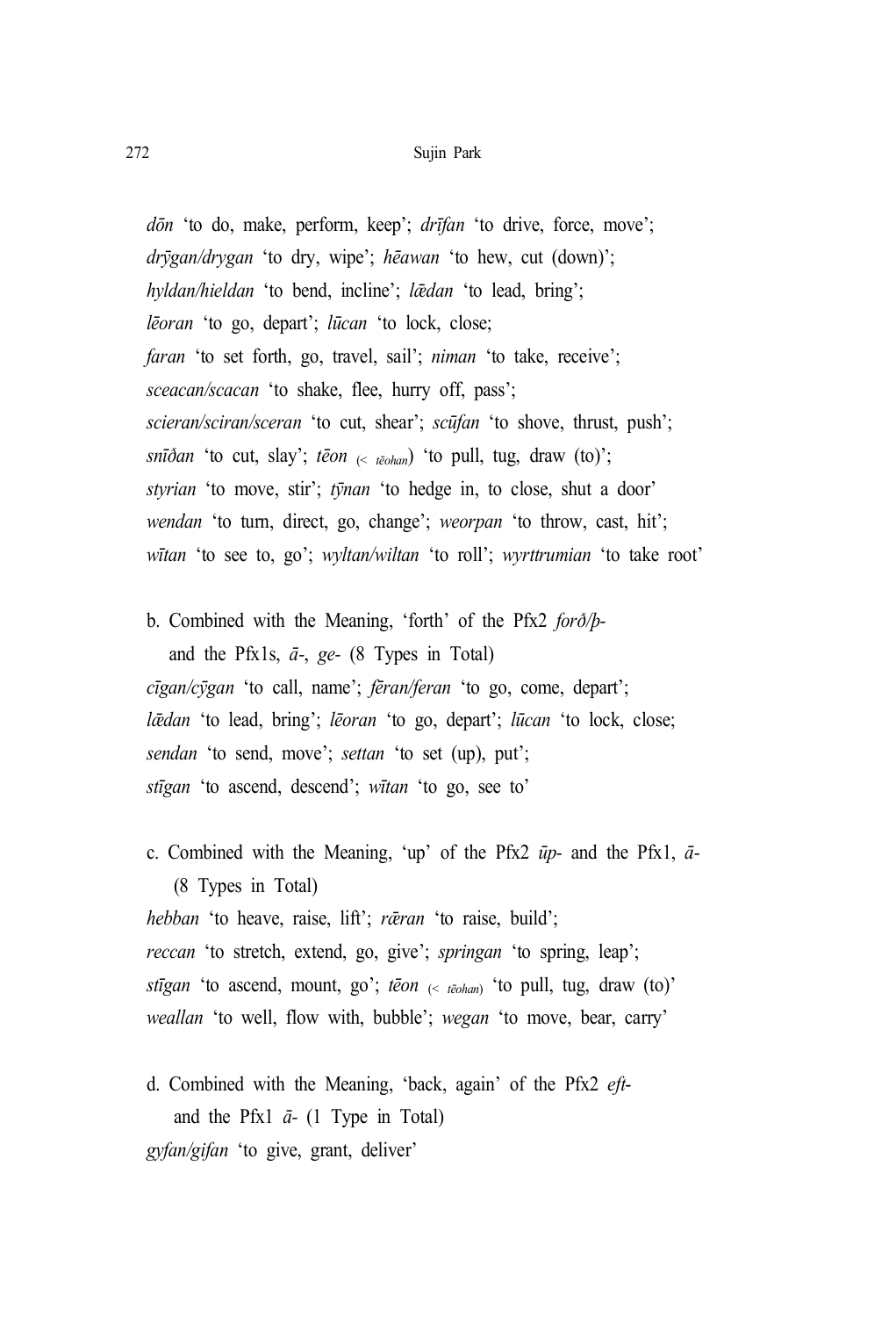In (1), the division of the four semantic sub-groups of 'Motion' or 'Action' from (1a) to (1d) is made by the result of observation as follows: in (1a), possessing the largest verb types (27), the four types of Pfx2s, *aweg*-, *fram*-, *of-*, and *ūt-* are grouped together because their meanings 'away, from, off, out' are often overlapped; in (1b, 1c, 1d) the Pfx2 *forð/þ-* 'forth', *ūp-* 'up', and *eft*- 'back, again' respectively is attached to the simple base verbs with which the Pfx2s make a strong semantic relation (e.g., *forð/þ-* with *wītan* 'to go' (*forþ-ge-wītan* 'to go forth'); *ūp-* with *hebban* 'to raise, lift' (*ūp-ā-hebban* 'to lift up, raise up'); *eft-* with *gyfan/gifan* 'to give' (*eft-a-gyfan* 'to give back').

As stated earlier, all of these simple base verbs in (1) have paradigmatic relationship with the DP verbs morphologically and semantically. Hence, the forms and meanings of these simple base verbs can be the morphological and semantic bases of the DP verbs with Pfx2s and Pfx1s. For instance, the formal and semantic base of a DP verb, *āweg-ā-drīfan* 'to drive away' (and also an SP verb *a-drīfan* 'to drive away') can be the simple verb, *drīfan* 'to drive, force, move' in (1a). In this case, each of the Pfx2 *āweg-* and the Pfx1 *ā-* contributes the meaning of 'away' to the simple verb *drīfan* 'to drive'. Given that the simple verb *drīfan* 'to drive' is a motion verb, meaning 'to control movement or direction of something', it matches semantically well with the Pfx2 *āweg-* and the Pfx1 *ā-* of 'Direction' or 'Movement'.

### 2.2 Analysis: Over-characterized Constructions of OE Double Prefixal Verbs

The current Section 2.2 introduces the concept of 'Overcharacterization' ('Hypercharacterisation', 'Affix Pleonasm'), and then conducts CxM-based analysis of OE double prefixal (DP) verbs, where the eight Pfx2s (*aweg*-, *eft-*, *fore*-, *forð/þ*-, *fram*-, *of-*, *ūp*-, and *ūt*-) cause overcharacterization (OCN) when they are combined with the two Pfx1s (*ā-*, *ge-*) and simple base verbs of motion.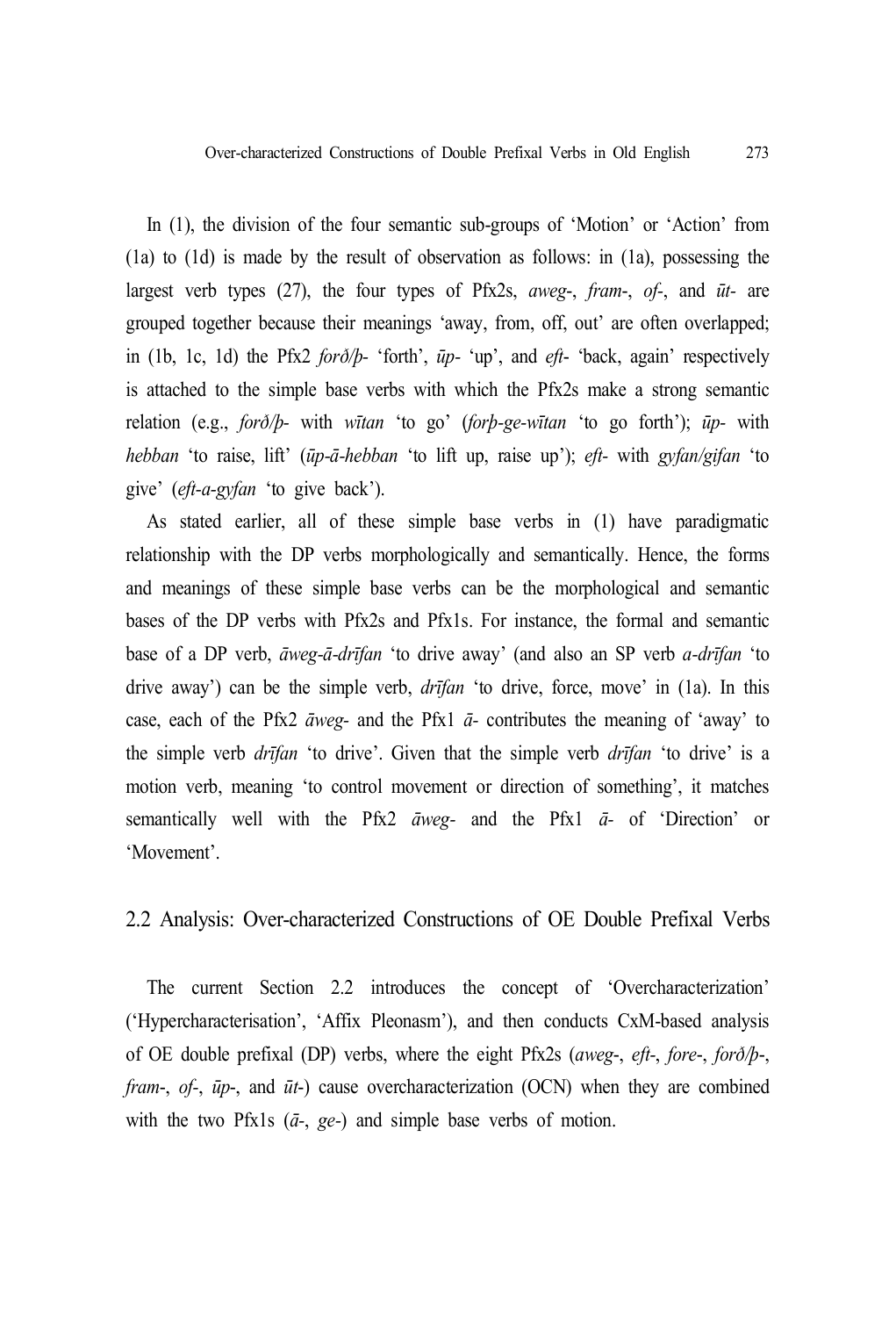2.2.1 'Overcharacterization', 'Hypercharacterisation', and 'Affix Pleonasm'

Before starting the analysis, let me briefly introduce the phenomenon of OCN dealt with by Lehmann (2005), Booij (2005), and Booij & Audring (2018), and Gardani (2015).

Lehmann (2005) details OCN by naming distinctively as 'Hypercharacterisation' 6, which is viewed as a kind of pleonasm concerning both inflectional and derivational morphology at the level of grammar. According to Lehmann (2005:121, 125, 135), hypercharacterization<sup>7</sup> is the phenomenon where an inflectional or derivational morpheme express the 'focal component' (the shared meaning(s) in a pleonastic words or phrases). Let me present some examples of derivational hypercharacterization given by Lehmann (2005:145-146). The first example is the German applicative prefix *be*- that transitivizes a transitive verb into a transitive verb. for example, the prefix *be*- is attached to the (already) transitive verbs *füllen* 'to fill', *jagen* 'to hunt', and *füttern* 'to feed', resulting in the (new) transitive verbs *befüllen* 'to fill', *bejagen* 'to hunt', and *befüttern* 'to feed', respectively. Lehmann (2005:145-146) suggests that this is phatic pleonasm whose motivation is to impress the sounds of the pleonastic expressions.

Other examples of derivational hypercharacterization can be seen in diminution and the pleonastic superlative in Italian. In the case of diminution, two diminutive suffixes are stacked (e.g., *libr-ettino* 'little booklet' =  $[ibro$  'book'] +  $[-etto$  (diminutive  $\sinh x$  + *-ino* (diminutive suffix). As to the pleonastic superlative, a prefix having a similar meaning to superlative is added to a superlative form (e.g., *ultra-bell-issimo* 'most hyperbeautiful' [*ultra-* (prefix 'hyper') [*bello* + -*issimo* (superlative suffix)]] (cf. Gardani (2015:544)).

From the view of CxM, Booij (2005:273-274), and Booij & Audring (2018:78)

<sup>6</sup> Lehmann (2005) takes the term 'Hypercharacterization', as Lehmann (2005:119, 150) insists that 'Overcharacterisation' is not a proper linguistic term because it means 'exaggeration, caricature'.

<sup>&</sup>lt;sup>7</sup> In Lehmann (2005:119), it is stated that the phenomenon of hypercharacterisation is ubiquitous in discourse, morphology, syntax, and phonology.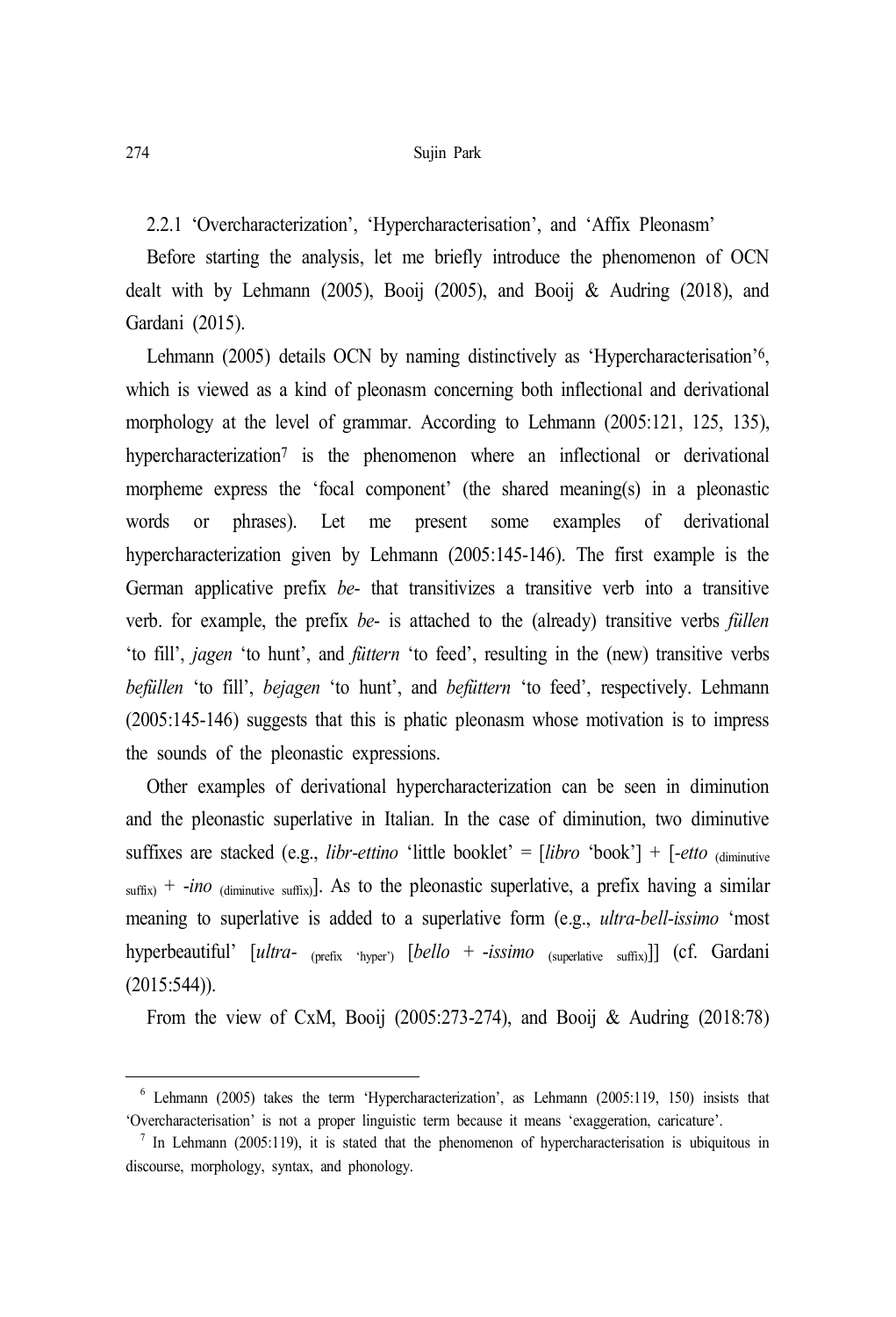handle the phenomenon of overcharacterization (OCN) (not taking the term hypercharacterization) occurring in some morphological patterns by suggesting schema imposition. The examples of OCN offered by the two previous studies (Booij 2005:273-274; Booij & Audring 2018:78) are pleonastic affixation in Dutch acronyms denoting 'person'. In the case of Dutch acronyms denoting 'person', the suffix -*er* is attached, resulting in the person-denoting nouns, where the meaning of 'person' is expressed once again (or two times) by -*er*. For instance, the acronym of *Bekende Nederlander* 'famous Dutchman' is BN, to which -*er* is attached. Therefore, BN-*er* is yielded (the same example: KVV (*Kort Verband Vrijwilliger* 'short-term volunteer') > KVV-*er*). In CxM, this linguistic change counts as OCN, which is accounted for by assuming that the  $[X - er]_N$  schema is imposed on the schema of person-denoting acronyms.

According to Booij (2005:273-274) and Booij & Audring (2018:78), the motivation of OCN is 'Systematization', a morphological and semantic change, whereby the words with pleonastic affixation have shared forms and meanings that are expressed 'in a uniform way'. The examples of systematization is nicely observed in the person-denoting nouns ending in *-er* in present-day Dutch. In this case, the schwa -*e* attached to the person-denoting nouns in Middle Dutch is replaced by *-er* (e.g., *schenk-e* 'cupbearer, giver' > *schenk-er*; *scutt-e* 'shooter, rifleman' > *schutt-er*). Since there is an extension of the  $[X -er]_N$  construction where all person-denoting nouns are ended uniformly in -*er*, it is seen that the Dutch person-denoting nouns in *-er* underwent systematization.

Gardani (2015), who adopts the term 'Affix Pleonasm' instead of OCN or hypercharacterization, is notable in that it elaborates this phenomenon by concentrating on how affix pleonasm is realized. Accordingly, Gardani (2015) divides affix pleonasm into two sub-categories: i) explicit (overt) pleonasm; ii) implicit (lexical) pleonasm. According to Gardani (2015:539-540), explicit (overt) pleonasm can be seen as the realization of explicit addition of double or multiple marking (morphological or syntactic) having a functional or semantic value 'V' that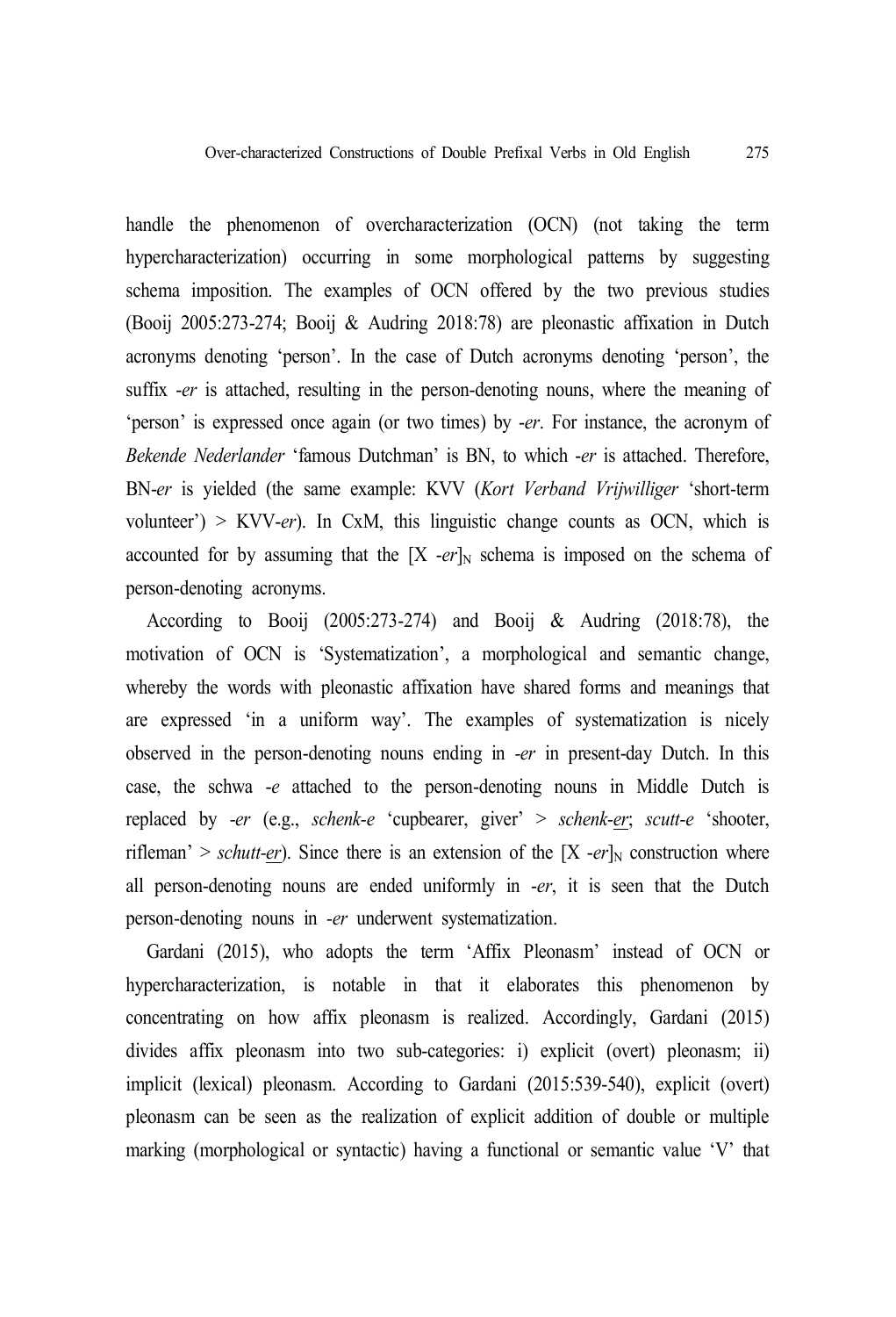#### 276 Sujin Park

is explicitly realized in a lexeme. For example, in the noun phrase in Italian *tre can-i* 'three dogs', the value 'V' of plural is explicitly realized by the addition of both the plural suffix -*i* and the numeral *tre*. Another example of explicit pleonasm can be seen in the superlative in Modern Greek, where the value 'V' of superlative is realized by the addition of two comparative suffixes (e.g., *o kali-tero-ter(os)* [good- COMP- COMP] 'bestest').

On the other hand, implicit pleonasm occurs when one element overtly expressing the functional or semantic value 'V' is combined with a lexeme that already (inherently) holds the same value 'V'. For instance, in Spanish iterative verbs such as *interrogu-ear* 'to interrogate' or *tergivers-ear* 'to twist'*,* the verbs *interrogar* and *tergiversar* without *-ear* that inherently hold the iterative value 'V' are combined with the iterative suffix *-ear* having the same value 'V' (Gardani 2015:544). This kind of implicit (lexical) pleonasm corresponds to the case of over-characterized OE DP verbs (e.g., *āweg-ā-drīfan* 'to drive away' (*a-drīfan* 'to drive away'): *āweg-* is attached to *a-drīfan* that already bears the value 'away') for the current study.

#### 2.2.2 Over-characterized Constructions of OE Double Prefixal Verbs:

## {*aweg-/eft-/fore-/forð/þ-,/fram-/of-/ūp-/ūt*- Pfx2 [*ā-/ge*- Pfx1 [X-*an*]V]V}<sup>V</sup>

Now, let me detail how OCN occurs in the 55 types of OE DP verbs. As described earlier, the effect of OCN is seen in the DP verbs when one of the eight Pfx2s (*aweg*-, *eft*-, *fore-*, *forð/þ*-, *fram*-, *of-*, *ūp*-, *ūt*-) are attached to the SP verbs with one of the two Pfx1s (*ā-*, ge*-*).

Let us first see <Table 2> below that presents the 11 combinations of double prefixation displaying OCN and their examples of DP verbs with the SP verbs as bases.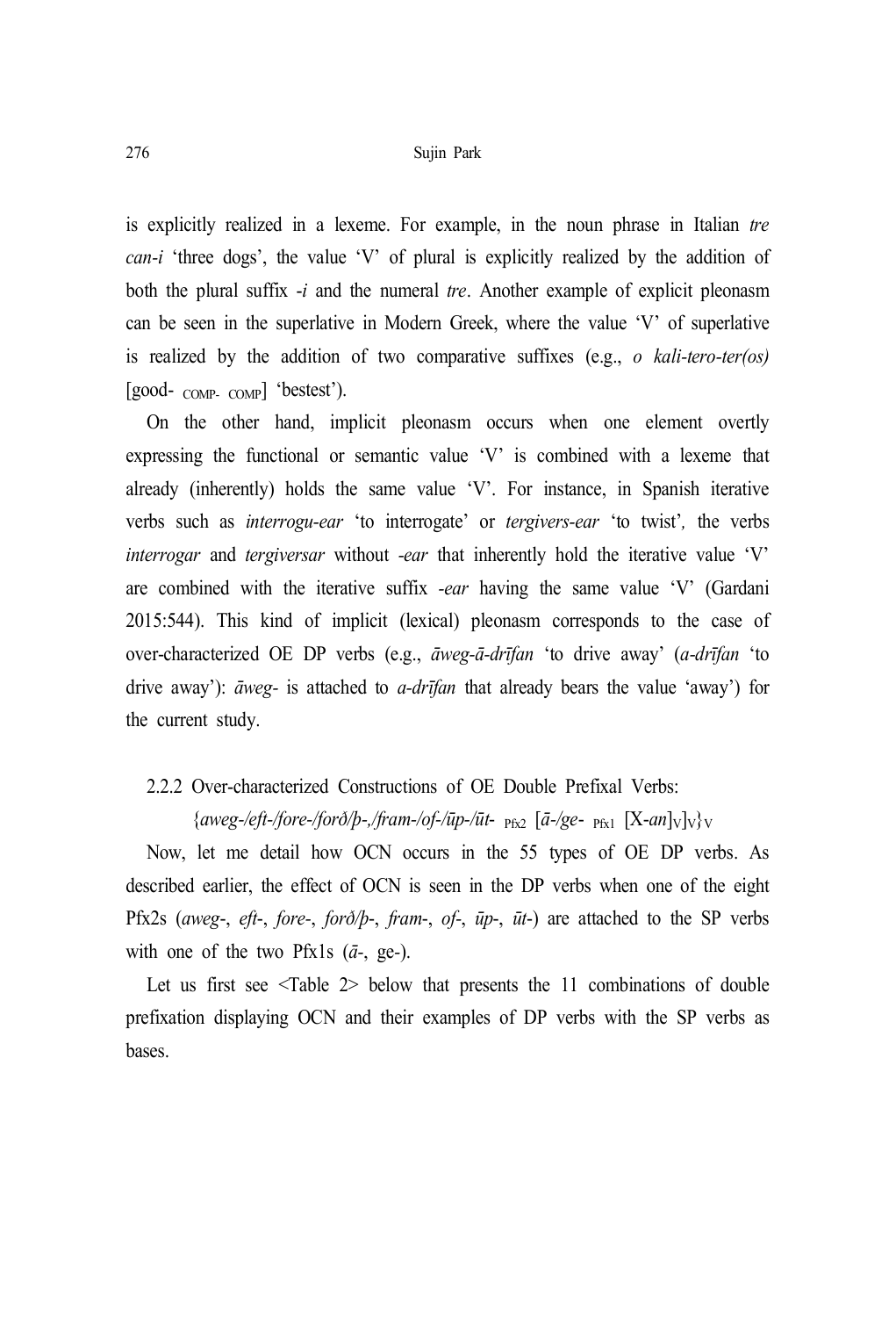|                | 11 Combinations                   | Over-characterized DP Verbs (SP Verbs as Bases)                                                                |  |
|----------------|-----------------------------------|----------------------------------------------------------------------------------------------------------------|--|
| 1              | [aweg- $\bar{a}$ -]               | $\bar{a}$ weg- $\bar{a}$ -drīfan 'to drive away' (a-drīfan 'to drive away')                                    |  |
| $\overline{2}$ | $[aweg-ge-]$                      | <i>aweg-ge-witan</i> 'to go away' ( <i>ge-witan</i> 'to go away')                                              |  |
| 3              | $[$ <i>eft</i> - $\bar{a}$ - $]$  | <i>eft-a-gyfan</i> 'to give back' ( <i>a-gyfan/gifan</i> 'to give back')                                       |  |
| 4              | $[$ <i>eft</i> -ge- $]$           | <i>eft-ge-myndgian/myndigian</i> 'to remember'<br>(ge-myndgian/myndigian 'to remember')                        |  |
| 5              | $[fore - ge-]$                    | fore-ge-hātan 'to promise' (ge-hātan 'to promise')<br>fore-ge-teohhian 'to destine' (ge-teohhian 'to destine') |  |
| 6              | $[for\delta/b-a-]$                | <i>forb-a-sendan</i> 'to send forth' $(\bar{a}$ - <i>d-sendan</i> 'to send forth')                             |  |
| 7              | $[for\delta/b$ -ge- $]$           | <i>forb-ge-cygan</i> 'to call forth' ( <i>ge-cygan</i> / <i>cygan</i> 'to call forth')                         |  |
| 8              | $[$ <i>fram</i> - $\bar{a}$ - $]$ | <i>fram-a-weorpan</i> 'throw away, to cast from/away'<br>( <i>a-weorpan</i> 'throw away, to cast from/away')   |  |
| 9              | $[of-\bar{a}-]$                   | <i>of-ā-scacan/sceacan</i> 'to shake off'<br>$(\bar{a}$ -/a-scacan/a-sceacan 'to shake off')                   |  |
| 10             | $[\bar{u}p-\bar{a}$ -]            | ūp-ā-springan 'to spring up, arise'<br>$(\bar{a}$ -springan 'to spring up, arise')                             |  |
| 11             | $[\bar{u}t$ - $\bar{a}$ -]        | ūt-ā-drīfan 'to drive out' (a-drīfan 'to drive out')                                                           |  |

<Table 2> 11 Combinations of Over-characterized Double Prefixation in OE

In <Table 2>, it is seen that the DP verbs comprising 11 combinations of [Pfx2s-Pfx1s-], in which the Pfx2s are eight types, while the Pfx1s are restricted to two types. When one of the eight Pfx2s are attached to the SP verbs prefixed with one of the two Pfx1s, the resulting DP verbs are over-characterized. For instance, in the first combination of [*āweg- ā-*], the meaning of 'away' is over-characterized in the DP verb *āweg-ā-drīfan* 'to drive away' by the addition of the Pfx2 *āweg-* to the SP verb *a-drīfan* 'to drive away'. Hence, the meaning of 'away' is expressed twice in the DP verb *āweg-ā-drīfan*.

As to the meaning contributions made by the two Pfx1s, *ā-* and *ge-* in SP verbs, Kim (2013:59, 74) and Kim (2020: 69-70, 72-75, 113-124) offer detailed morphological and semantic descriptions of the prefixes *ā-* and *ge-*, in which the two prefixes both carry grammatical meanings such as perfectivity or resultativity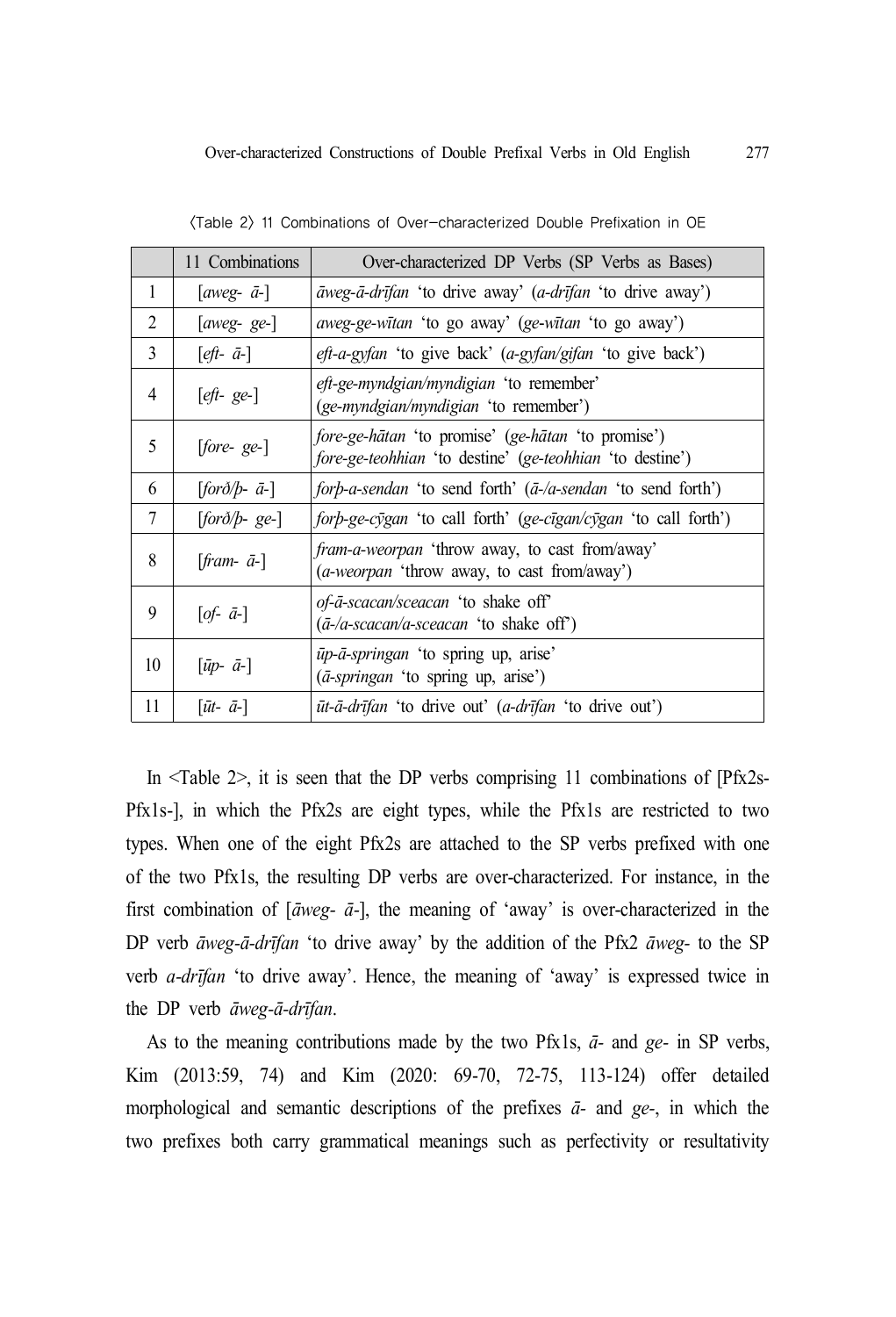(e.g., *a-heawan* 'to cut off' (< *heawan* 'to cut'); *ge-acsian* 'to find out by asking' (< *acsian* 'to ask'). In addition to the grammatical meanings, the present study suggests that the two Pfx1s, *ā-* and *ge-* also bear the lexical meanings of 'Direction' or 'Movement' as most of the Pfx2s do. For example, in the ninth combination of [*of- ā-*], the DP (*of-ā-scacan/sceacan* 'to shake off') and SP (*ā-/a-scacan/a-sceacan* 'to shake off') verbs show that both the Pfx1 *ā-* and the Pfx2 *of-* are able to express the meaning 'off' ('away from a place/position') both as the grammatical meanings of perfectivity or resultativity, and as the lexical meanings of direction or movement. Therefore, this article views that OCN occurs when a Pfx2 carrying certain grammatical and lexical meanings is attached to an SP verb with a Pfx1 holding the same grammatical and lexical meanings.<sup>8</sup>

The current study based on CxM argues that the peculiar and quite complex (morphological and semantic) features of the over-characterized DP verbs can be generalized into and represented simply by abstract schemas. According to Booij (2010:5), the concept of 'Schema' is very general in cognitive science. An abstract schema plays important roles to express a generalization about existing complex words with certain forms and meanings, and also to motivate to produce new words of the same types (Booij 2019:386). For example, the formal and semantic features of the English deverbal nouns ending in -*er* can be abstracted away and generalized to be represented simply by the schema like  $[[X]_V \, er]_N \leftrightarrow$  [one who Vs] (cf. Booij 2010:2). In this case, the feature of agentivity is not expressed by the morpheme -*er* itself; the meaning of -*er* can only be expressed in the construction [X-er], which as a whole holds the feature of agentivity.

In dealing with the construction of the over-characterized DP verbs, this article adopts the notion of schema imposition or unification in CxM (Booij 2010; Booij &

<sup>&</sup>lt;sup>8</sup> The meanings expressed in the construction of  $[\bar{a}$ -/ge- $[X-an]_{V}]_{V}$  SP verbs are as follows: i) the meanings expressed in the construction of  $[\bar{a}$ - [X-an]<sub>V</sub>]<sub>V</sub> SP verbs: 'away, out, up, off, forth, forward, from, back, down, aside, upside down, into'; ii) the meanings expressed in the construction of [*ge-* [X-*an*]<sub>V</sub>]<sub>V</sub> SP verbs: 'away, out, forth, up, upon, again, fore-/pre-'.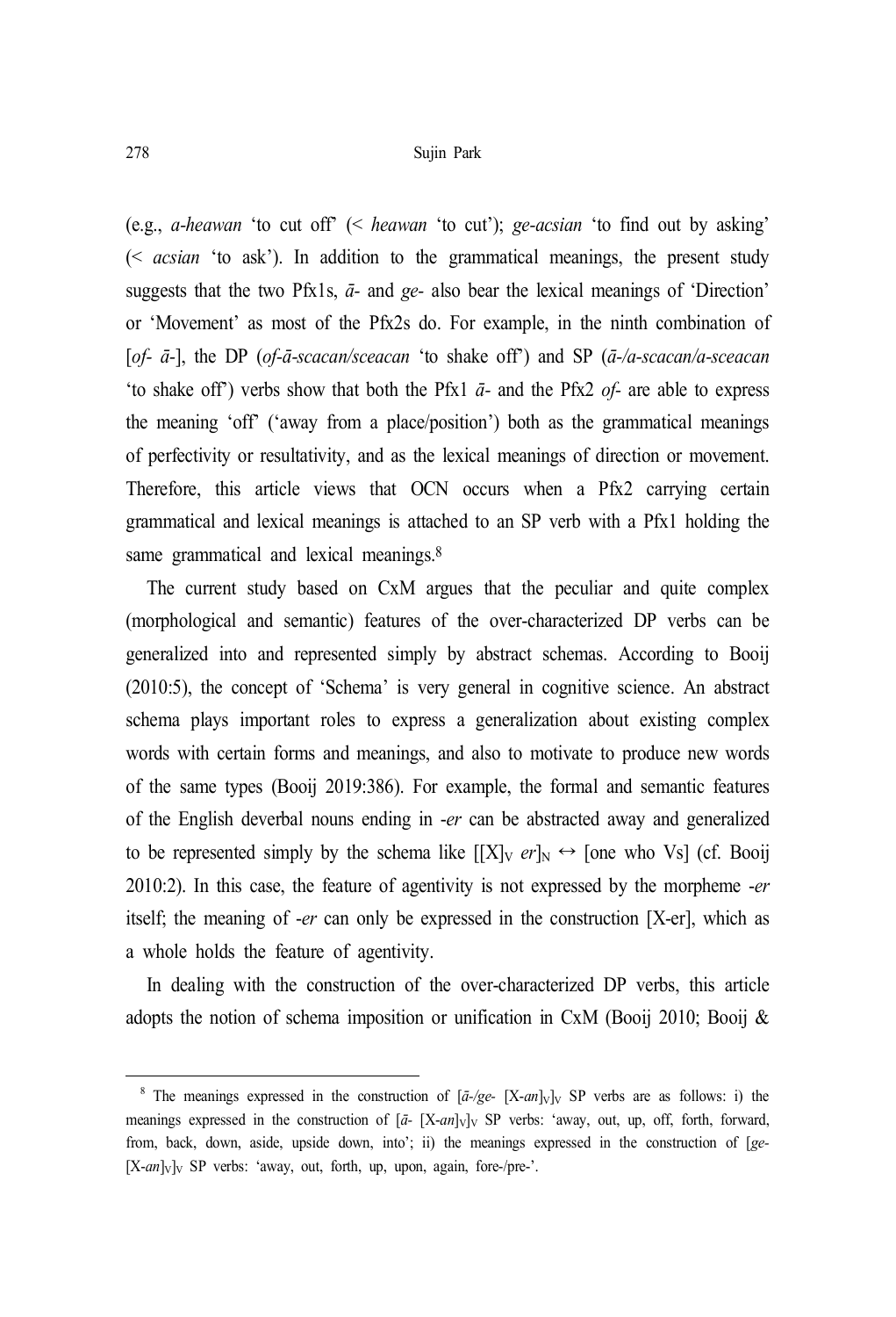Audring 2018) that previously introduced in Section 2.2.1. Schema imposition is a morphological operation whereby a schema is imposed on or unified with a lexical item, resulting in the coinage of new complex words. In this study, I assume that the over-characterized DP verbs in OE are coined by the process of schema imposition, in which the schema for prefixal verbs with the prefixes of eight Pfx2s is imposed on the schema for prefixal verbs with the prefixes of two Pfx1s.

Now from (2) to (6) below, let us see the unified abstract schemas for the over-characterized OE DP verbs with the eight Pfx2s (*aweg*-, *eft*-, *fore-*, *forð/þ*-, *fram*-, *of-*, *ūp*-, *ūt*-) that are combined with the SP verbs with two Pfx1s (*ā-*, ge*-*). The four types of schemas from (2) to (6) are organized in accordance with the four semantic sub-groups of simple base verbs denoting 'Motion' or 'Action' with the Pfx2s and Pfx1s of 'Direction' or 'Movement' in (1a)~(1d).

- (2) Abstract Schemas for Over-characterized OE DP Verbs With Four Pfx2s (*aweg*-, *fram*-, *of-*, *ūt-*) and Two Pfx1s (*ā-*, *ge-*)
- a. Schema for [*ā-/ge* [X9-*an*]] SP Verbs as Bases:
- $[\bar{a}$ -/ge  $[X-an]_{\text{Vi}}]_{\text{Vi}} \leftrightarrow [\text{SEM}_i \text{Away}/\text{From}/\text{Off}/\text{Out}_{\text{Movement/Direction}/\text{Source}/\text{Removal}/\text{Perfectivity}}]$
- b. Unified Schema for the Over-characterized DP Verbs [*aweg*-/*fram*-/*of-/ūt-* [*ā-/ge* X-*an*]]:  $\{\text{aweg-fram-of-}/\bar{u}t - [\bar{a} - \text{ge } [X-\alpha n]_{\text{Vi}}\}_{\text{Vk}} \leftrightarrow$  ${SEM_i \; Away/From/Off/Out \;_{Movement/Direction/Source/Removal/Perfectivity}}$

In (2), there are two schemas, in which there are formal features on the left and semantic features on the right with the double arrow  $(\rightarrow)^{10}$  at the center. The

<sup>9</sup> The 'X' in the slot [X-*an*] denotes a variable that can be filled with an OE verbal stem.

<sup>&</sup>lt;sup>10</sup> The double arrow  $( \leftrightarrow )$  in schema indicates that there is a correspondence between Form and Meaning.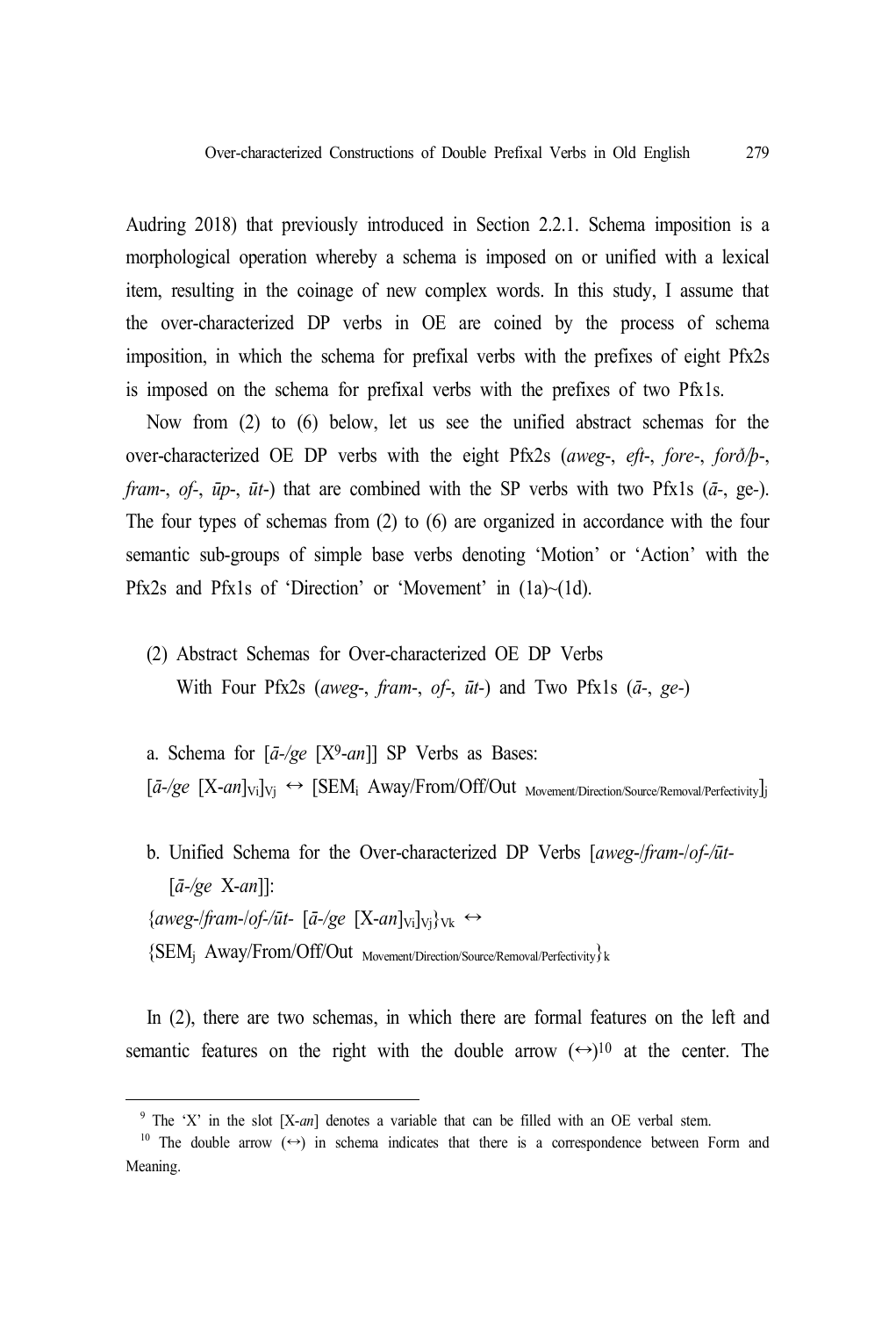schema in (2a) is for the SP verbs prefixed with one of the two Pfx1s (*ā-* or *ge-*), which clearly specifies that the  $[\bar{a}$ -/ge  $[X-an]_{V}]_{V}$  SP verbs express both the lexical and grammatical meanings.

In (2b), there is a curly bracketed  $\{\}$ , unified schema for the over-characterized DP verbs, where the peculiar formal and semantic features are generalized into and specified. The unified schema in (2b) is assumed to be constructed by the imposition of the schema for [*aweg-/fram-/of-/ūt-* [X-*an*]<sub>V</sub>]<sub>V</sub> SP verbs, meaning *aweg-*, *fram-*, *of*-, or  $\bar{u}$ - onto the schema for  $[\bar{a}$ -/ge  $[X-an]_{V}]_{V}$  SP verbs bearing the same meanings. In summary, the unified schema in (2b) nicely evinces that the effect of OCN in the DP verbs. In addition, the unified schema in (2b) can also be used to coin the over-characterized DP verbs with the four Pfx2s (*aweg*-, *fram*-, *of-*, *ūp*-) and the two Pfx1s (*ā-*, *ge*) in OE.

- (3) Abstract Schemas for Over-characterized OE DP Verbs With the Pfx2 (*forð/þ-*) and Two Pfx1s (*ā-*, *ge-*)
- a. Schema for [*ā-/ge* [X-*an*]] SP Verbs as Bases:  $[\bar{a}$ -/ge  $[X-an]_{V_i}]_{V_i} \leftrightarrow [SEM_i$  Forth/Forwards  $M_{{\text{overent}}/Direction/Perfectivity}}]$

b. Unified Schema for the Over-characterized DP Verbs [*forð/þ-* [*ā-/ge* X-*an*]]:  ${for\delta}/p$ - [*ā-/ge* [X-*an*]<sub>Vi</sub>]<sub>Vj</sub>}<sub>Vk</sub>  $\leftrightarrow$  {SEM<sub>j</sub> Forth/Forwards <sub>Movement/Direction/Perfectivity}k</sub>

In the case of the unified schema for the over-characterized DP verbs having the combinations of [*forð/þ- ā-*] and [*forð/þ- ge-*] in (3b), it is seen that the [*forð/þ-*  $[X-an]_{V}$  schema expressing 'forth' or 'forwards' is imposed onto the schema for the SP verbs with *ā-* or *ge-* carrying already the meanings of 'forth' or 'forwards'. By enclosing the unified schema with the curly brackets {}, this study shows that the DP verbs display OCN; the meanings of 'forth' or 'forwards' occur twice by the addition of the Pfx2 *forð/þ-*.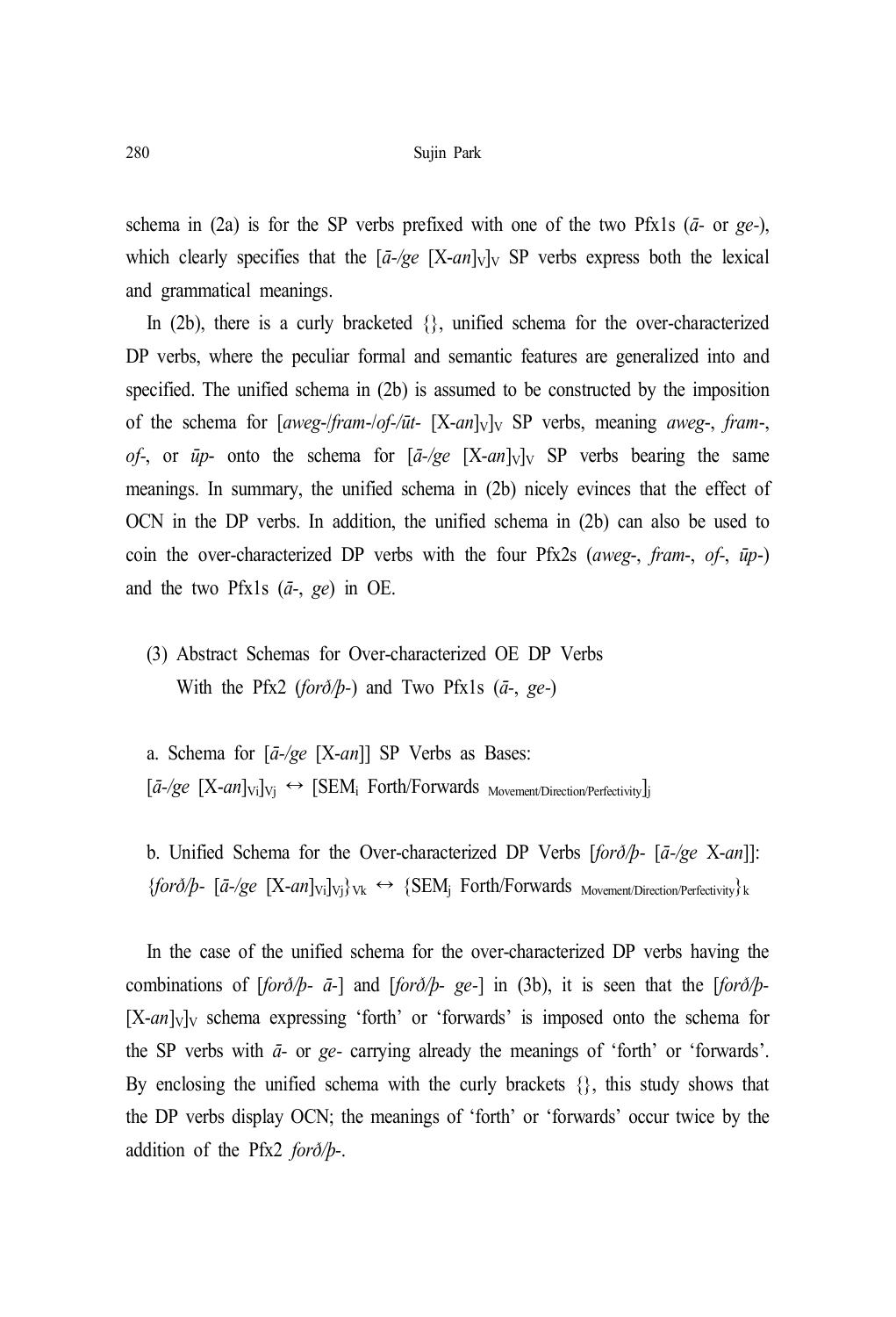- (4) Abstract Schemas for Over-characterized OE DP Verbs With the Pfx2 (*ūp-*) and the Pfx1 (*ā-*)
- a. Schema for [*ā-* [X-*an*]] SP Verbs as Bases:  $[\bar{a} - [X-an]_{\rm Vi}]_{\rm Vi} \leftrightarrow [SEM_i \text{ Up }$ Movement/Direction/Perfectivity
- b. Unified Schema for the Over-characterized DP Verbs [*ūp-* [*ā-* X-*an*]]:  ${\bar{u}}$ *i a*- [X-*an*]<sub>Vi</sub>]<sub>Vi</sub>}<sub>Vk</sub>  $\leftrightarrow$  {SEM<sub>i</sub> Up <sub>Movement/Direction/Perfectivity}k</sub>

In (4b), there is also the operation of schema imposition or unification in the DP verbs with the Pfx2  $\bar{u}p$ - and the Pfx1  $\bar{a}$ -; the schema for  $[\bar{u}p$ -  $[X-an]_{V}]_{V}$  verbs is unified with the schema for the SP verbs with Pfx1  $\bar{a}$ -. In both schemas in (4a) and (4b), it can be seen that they share the same (lexical and grammatical) meaning 'up'.

- (5) Abstract Schemas for Over-characterized OE DP Verbs With the Pfx2 (*eft*-) and Two Pfx1s (*ā-*, *ge-*)
- a. Schema for [*ā-/ge-* [X-*an*]] SP Verbs as Bases:  $[\bar{a}$ -/ge- $[X-an]_{\rm Vi}]_{\rm Vi} \leftrightarrow [SEM_i$  Back/Again Movement/Direction/State/Perfectivity]j

b. Unified Schema for the Over-characterized DP Verbs [*eft*- [*ā-/ge-* X-*an*]]: {*eft*- [*ā-/ge-* [X-*an*]Vi]Vj}Vk ↔ {SEM<sup>j</sup> Back/Again Movement/Direction/State/Perfectivity}<sup>k</sup>

As shown in (5b), the Pfx2 *eft*- causes OCN when it is attached to the SP verbs with the prefixes *ā-* or *ge-*, whose formal and semantic features are specified in the unified schema in (5b). This unified schema represents firstly that there can be a schema for the SP verbs with the prefix *eft*- expressing the semantic feature 'back, again', and secondly that the schema is imposed onto or unified with the schema for the SP verbs with the prefixes *ā-* or *ge-* that inherently bearing the (same) semantic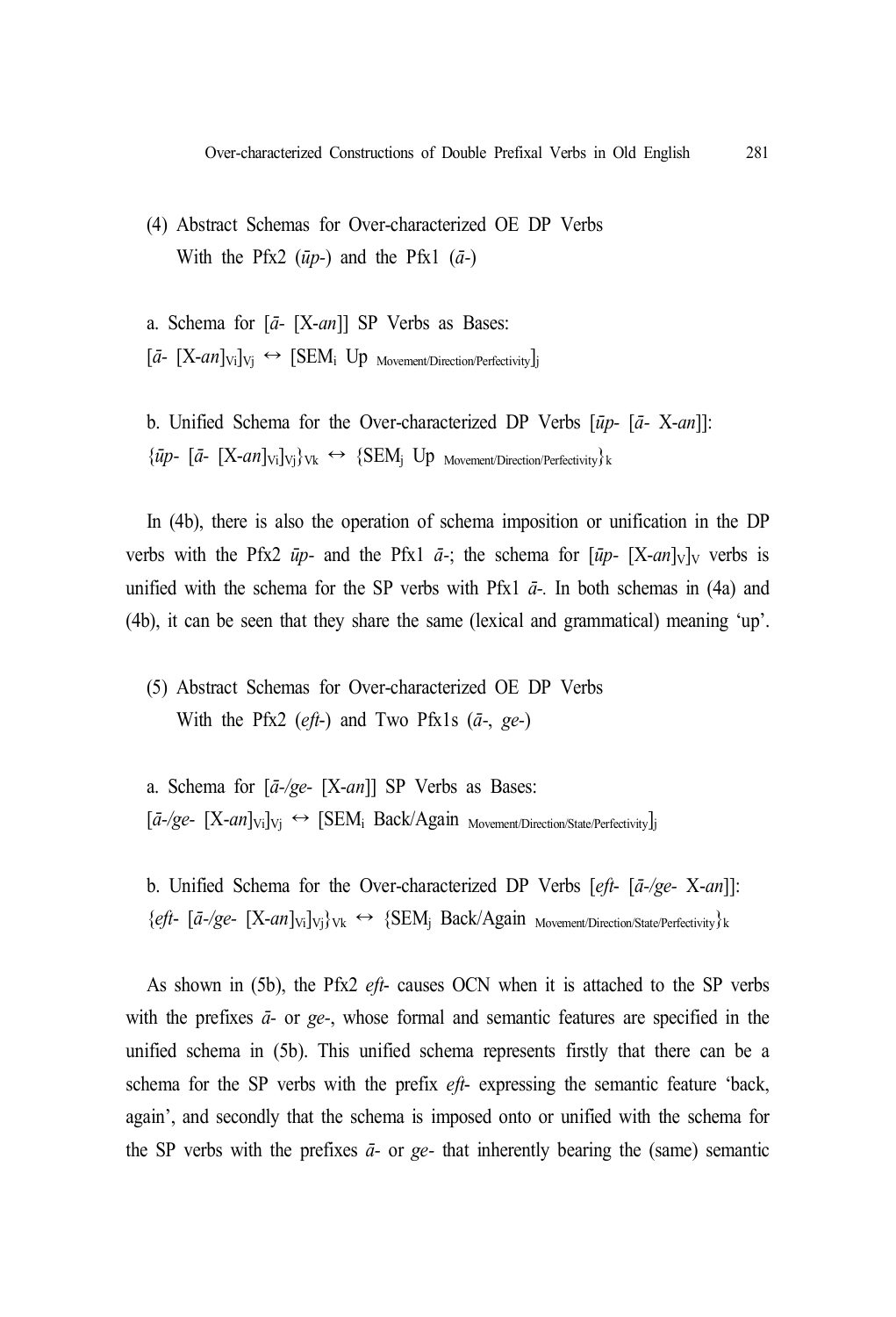feature 'back, again'.

Given that in one DP verb with *eft-* and *ge*- (*eft-ge*-*myndgian* 'to remember' (*ge*-*myndgian* 'to remember')), 11 the simple base verb denotes 'State', the semantic feature is added and represented in the two schemas in (5a) and (5b).

(6) Abstract Schemas for Over-characterized OE DP Verbs With the Pfx2 (*fore-*) and the Pfx1 (*ge-*)

a. Schema for [*ge-* [X-*an*]] SP Verbs as Bases:  $[ge [X-an]_{\text{Vi}}]_{\text{Vi}} \leftrightarrow [Free-Pre-$  SEM<sub>i</sub> Direction/Temporal/Resultativity]j

b. Unified Schema for the Over-characterized DP Verbs [*fore-* [*ge-* X-*an*]]:  ${\lbrace fore- [ge- [X-an]_{Vi}]_{Vi}\rbrace}_{Vk} \leftrightarrow {\lbrace Force-/Pre- SEM_{j-Direction/Temporal/Resultativity}\rbrace}_{k}$ 

As the unified schema in (6b) shows, the schema for the SP verbs with the prefix (*fore-*) expressing 'fore-, pre-' goes through unification with the schema for the SP verbs with the prefix *ge-* having the semantic features of 'fore-, pre-'. As a result, one unified schema has been made, where it is assumed that the semantic features of 'fore-, pre-' is over-characterized.

In terms of the lexical meanings, 'Temporal' regarding time is added in (6) because the semantic features of 'fore-, pre-' indicate not only direction but also temporal, when considering the meanings of the DP and SP verbs *fore-ge-hātan* = *ge-hātan* 'to promise' (< *hātan* 'to bid, order, call') and *fore-ge-teohhian* = *ge-teohhian* 'to destine' (< *teohhian* 'to consider, think, determine') as given in <Table 2>.

<sup>11</sup> In the case of *eft-ge*-*myndgian* 'to remember' and *ge*-*myndgian* 'to remember', I assume that the semantic feature of 'back, again' is expressed by *re*- in 'to remember'. Since the simple base verb *myndgian* has the meaning of 'be mindful of', it seems reasonable to view that the feature 'back, again' is expressed when *ge*- is attached to *myndgian* (*ge*-*myndgian*), and then *eft-* is attached to *ge*-*myndgian* (*eft-ge*-*myndgian*).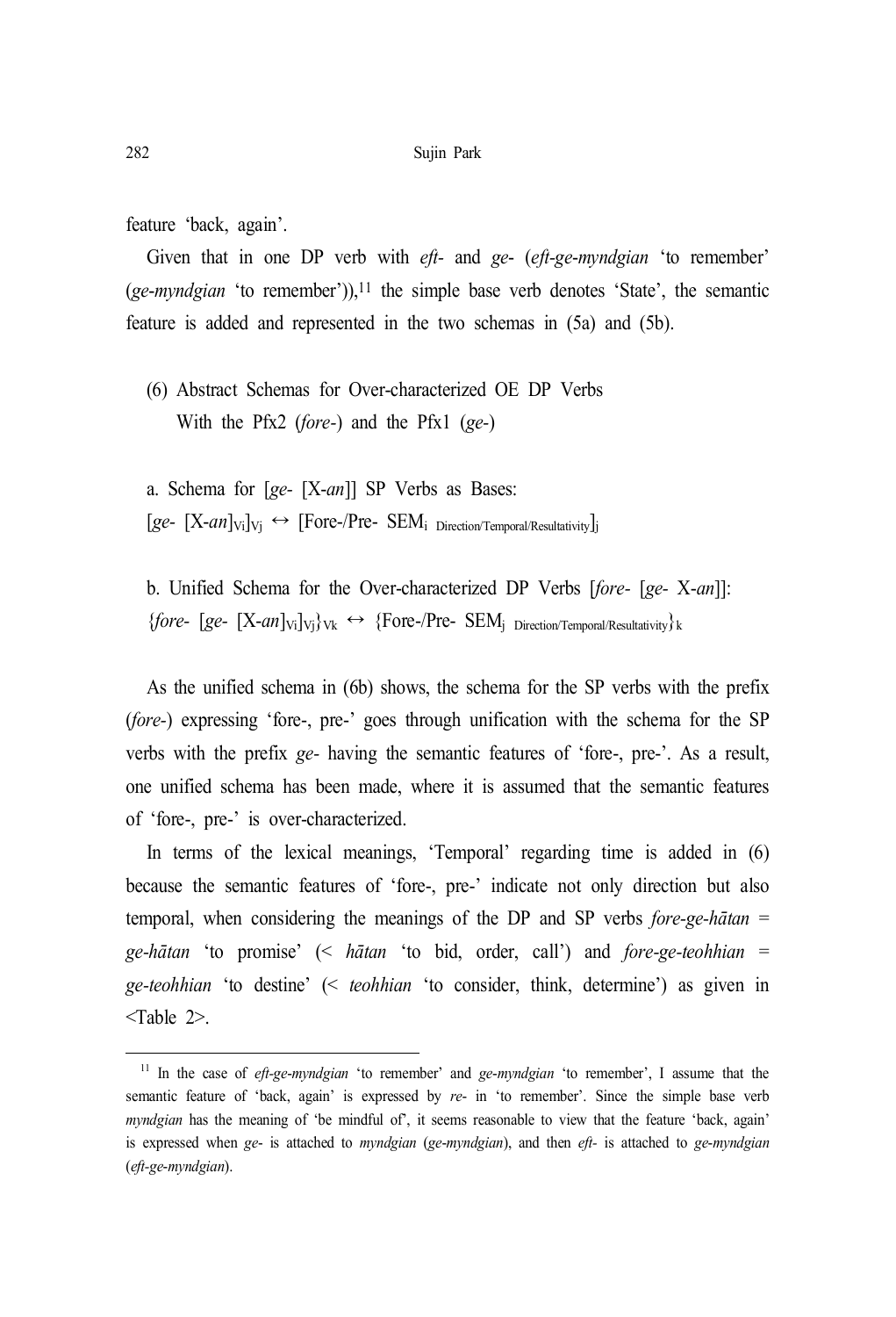The following (7) below presents the schema for over-characterized OE DP verbs with eight Pfx2s and two Pfx1s, where the formal and semantic features are generalized and abstracted away the most.

- (7) The Most Abstract Schema for Over-characterized OE DP Verbs
- a.  ${PrX2- [Pfx1- [V]_{Vi}]_{Vi}}_{Vk(OCN)} \leftrightarrow {SEM_i$  Lexical/Grammatical  $}_{k(OCN)}$
- b.  ${Pfx2-}$  *aweg-/fram-/of-/ūt-/forð/þ-/ūp-/eft-/fore*  ${Pfx1-}$  *ā-/ge*  ${Vv_i[v_i]v_j}$  vk(OCN) ↔ {SEM<sup>j</sup> Lexical Movement/Direction/Source//State/Temporal/Grammatical Perfectivity/Resultativity}k(OCN)

As illustrated in (7), a schema has a fascinating strength to represent the most generalized formal and semantic features of a complex word; a schema can be made very simple while it contains a lot of important information. The schema in (7a) is the most general and abstract schema for over-characterized OE DP verbs with eight Pfx2s (*aweg*-, *eft*-, *fore-*, *forð/þ*-, *fram*-, *of-*, *ūp*-, *ūt*-) and two Pfx1s (*ā-*, *ge-*). (The schema in (7b) is a detailed version of (7a), which shows all the formal and semantic features of over-characterized OE DP verbs in more detail.)

As previously stated, this schema in (7a) is made by the morphological process of schema unification or imposition; the schema for OE SP verbs with one of the eight prefixes expressing certain lexical or grammatical meanings is unified with or imposed onto the schema for OE SP verbs with one of the two prefixes already holding the same lexical or grammatical meanings. The outermost, curly brackets  $\{\}$ , designed in this study, specify that the DP verbs have the effect of OCN, which is also indexed as (OCN) at the end of Form and Meaning.

By assuming schema unification or imposition based on CxM, the present study shows that the two Pfx1s (*ā-*, *ge-*) cannot be seen as meaningless, but they do make a meaning contribution as specific constructions of SP verbs, and also that the eight Pfx2s (*aweg*-, *eft*-, *fore-*, *forð/þ*-, *fram*-, *of-*, *ūp*-, *ūt*-) cannot be treated as redundant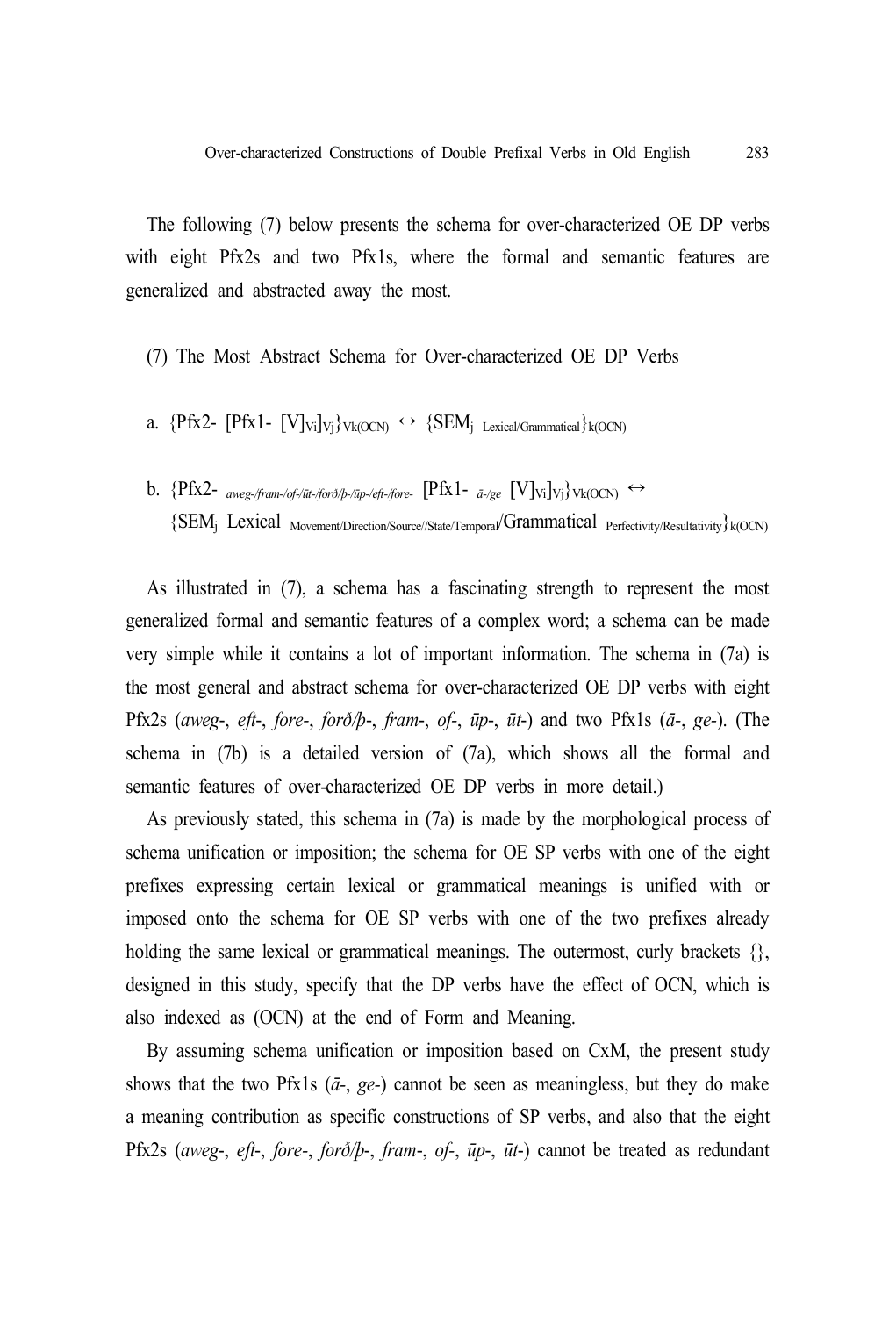anymore because the unified schema for OE DP verbs is able to represent that the Pfx2s are expressing their own meanings once again in the unified constructions.

## **III. Summary and Conclusion**

In this study, firstly, I have identified 55 types of over-characterized OE DP verbs with eight Pfx2s (*aweg*-, *eft*-, *fore-*, *forð/þ*-, *fram*-, *of-*, *ūp*-, *ūt*-) and two Pfx1s (*ā-*, *ge-*), comprising 11 combinations of double prefixation. Secondly, I suggested that both types of prefixes (Pfx1s and Pfx2s) can be seen to make meaning contributions by means of schematization and schema imposition or unification within the theoretical framework of a Construction Morphology (CxM) (Booij 2010).

According to the previous (descriptive) study of Kim (2013) from a diachronic perspective, the Pfx1s *ā-* or *ge-* in DP derivatives tend to be meaningless, as they underwent grammaticalization, while the Pfx2s such as *eft*- or *forð/þ*- maintain their own lexical meanings in DP derivatives. Having different analysis and view from Kim (2013), the present article conducted a CxM analysis, which focused not on the gradual process of grammaticalization occurring in OE DP derivatives, but on the DP verbs' special property of 'Overcharacterization' (OCN) (Booij 2005, Booij & Audring 2018), which is understood or named also as 'Hypercharacterization' (Lehmann 2005) or 'Affix Pleonasm' (Gardani 2015).

By assuming that an OE DP verb revealing OCN (or hypercharacterization, affix pleonasm) with one of the eight Pfx2s and one of the two Pfx1s is a construction with specific form and meaning, this study suggested that the construction can be schematized and the schema undergoes the morphological process of schema unification or imposition (Booij 2005, 2010; Booij & Audring 2018). Through this process, the schema for OE SP verbs with one of the eight prefixes having certain lexical (Movement, Direction, Source, State, Temporal) or grammatical (Perfectivity, Resultativity) meanings is unified with or imposed on the schema for OE SP verbs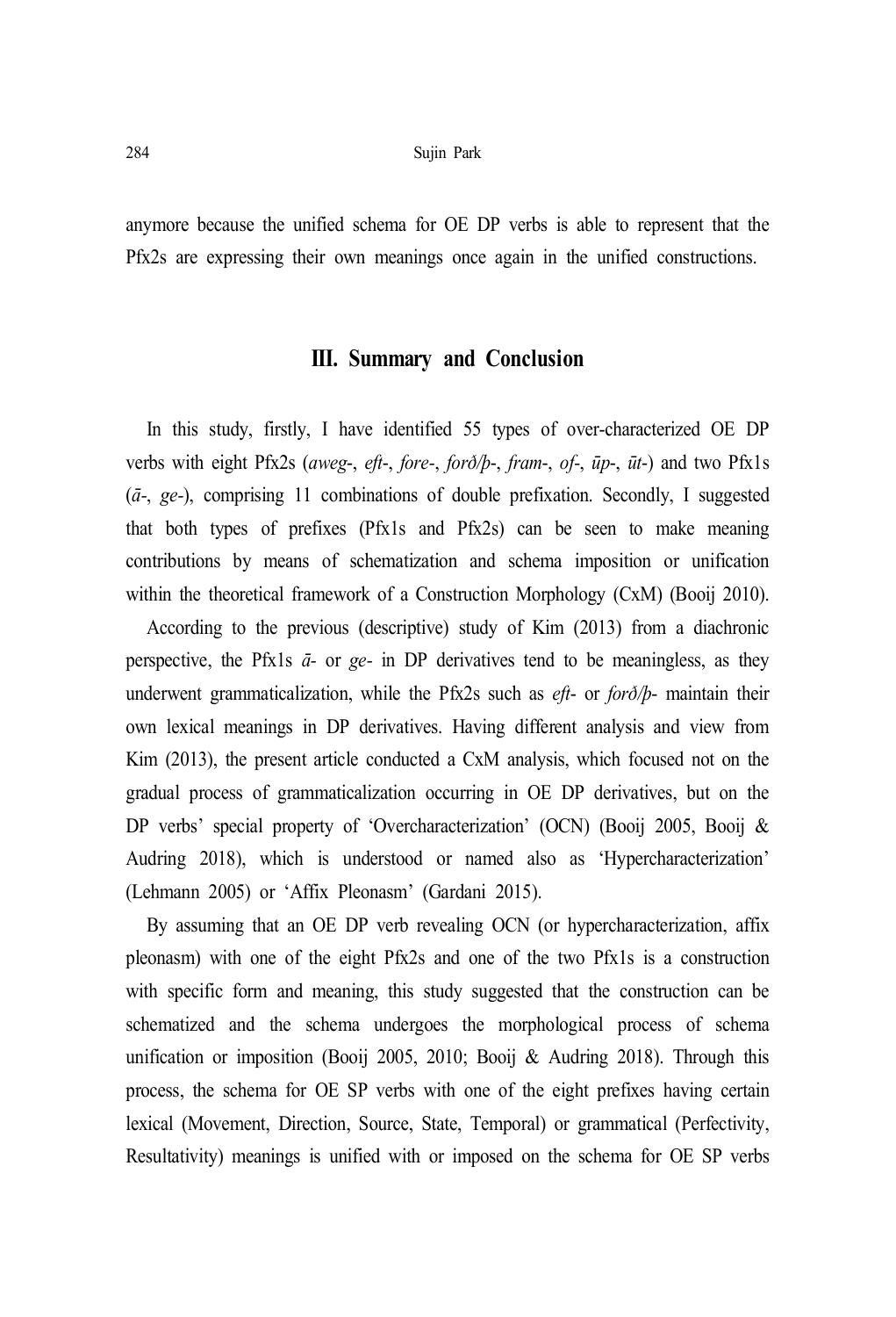with one of the two prefixes that already bear the same lexical or grammatical meanings. In this way, this study clearly shows that the eight Pfx2s that give rise to the phenomenon of OCN in DP verbs cannot be seen as redundant, but as over-characterized.

In terms of the motivation for this phenomenon of OCN occurring in OE DP verbs, I consider all the motivations such as phatic pleonasm ('*the sheer desire to make words sound more impressive*') proposed by Lehmann (2005:145), or systematization (a linguistic change that affects all the words having certain meanings to have the same marking in a uniform way) by Booij (2005:273-274) and Booij & Audring (2018:78). From the perspective of CxM, however, I adopt the latter motivation, because, I agree with what is stated in Booij (2005:273) that a morphological pattern in (natural) language tends to conform to the principle of 'one Form - one Meaning'. By accepting this view, this study argues that the OE Pfx2s or Pfx1s that are once regarded as redundant or meaningless in DP verbs (or derivatives) do make semantic contribution, which can be nicely seen in a unified schema; the arbitrariness between Form and Meaning of over-characterized OE DP verbs can be reduced in CxM.

#### **Works Cited**

Booij, Geert. *The Grammar of Words: An Introduction to Linguistic Morphology*. Oxford University Press. 2005. Print.

\_\_\_\_\_\_. *Construction Morphology*. Oxford: Oxford University Press. 2010. Print.

- \_\_\_\_\_\_. "The Role of Schemas in Construction Morphology." *Word Structure* 12.3. (2019): 385-395. Print.
- Booij, Geert and Jenny Audring. "Partial Motivation, Multiple Motivation: The Role of Output Schemas in Morphology." *The Construction of Words: Advances in Construction Morphology. Studies in Morphology 4.* Ed. Geert Booij. Cham: Springer. 2018. 59-80. Print.
- Bosworth, Joseph and Thomas N. Toller. *Anglo-Saxon Dictionary*. 2010. Online. http://bosworth.ff.cuni.cz.